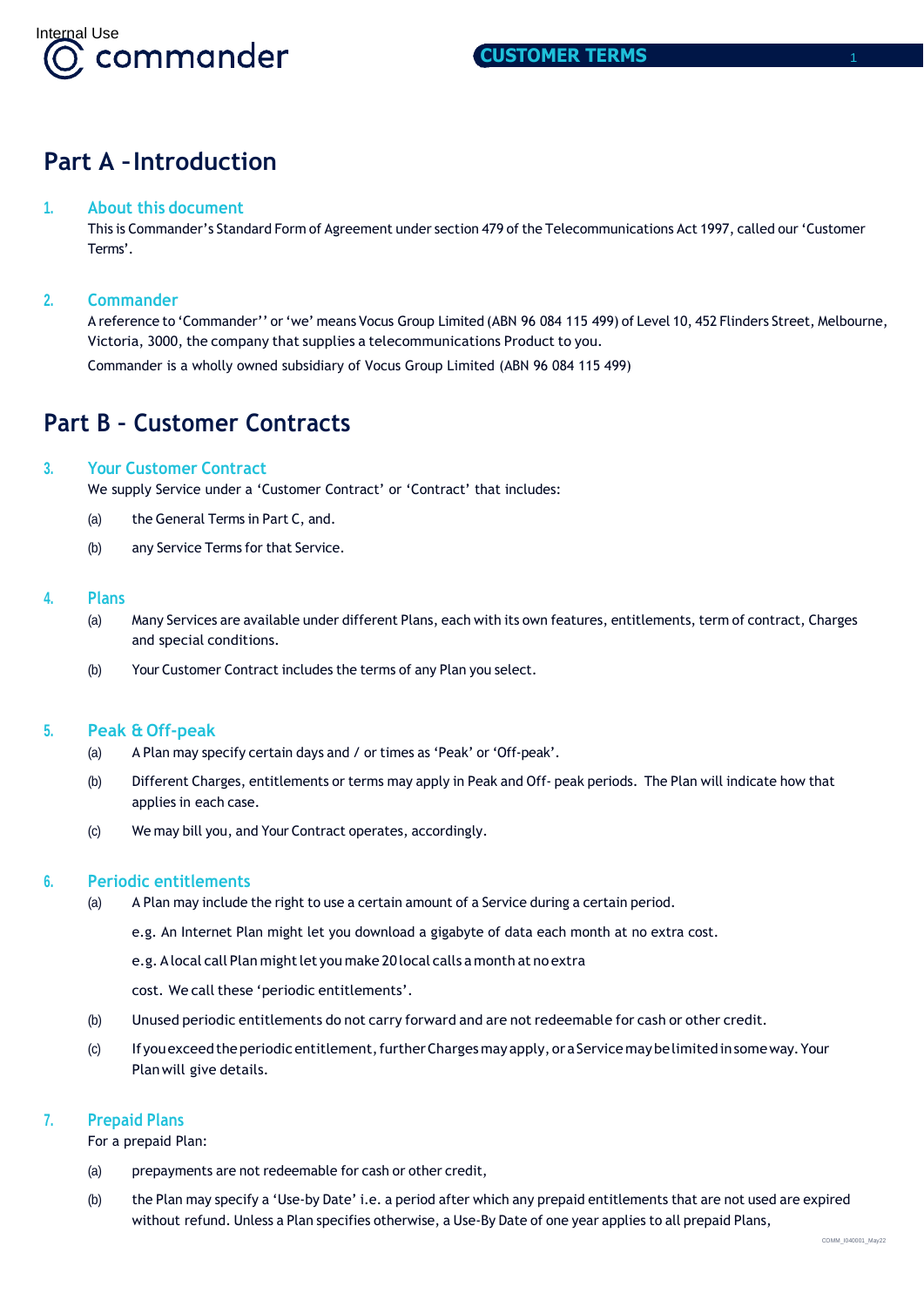

- (c) prepayments are not transferable between Plans if you change Plans, there is no credit for unused entitlements (unless the Plan states otherwise),
- (d) we may fix minimum and/or maximum prepayments that you may make, and
- (e) when your prepaid entitlements are used up, we may cease Service. We are not responsible forthe consequences of Service ceasing.

## <span id="page-1-0"></span>**8. Fair Use Policies (Acceptable use Policy)**

- (a) We may publish Fair Use Policies for a Service or Plan.
- (b) A Fair Use Policy will be directed against extreme, abusive, antisocial, illegal and / or highly unreasonable use of a Service.
- (c) You must comply with an applicable Fair Use Policy.
- (d) We may conduct speed tests of your broadband service via your modem to measure network performance. This will take a short period of time and is not expected to affect service quality.

# <span id="page-1-1"></span>**9. Operational Directions**

- (a) Acting reasonably, we may give Operational Directions about a Service.
- (b) OperationalDirectionswill bedirectedtothesafety, security orreliability of Facilities, compliancewith Lawsor dealingwith an emergency. We will only give an Operational Direction as and when reasonably necessary.
- (c) You must comply with an applicable Operational Direction.

## <span id="page-1-2"></span>**10. Partner Requirements**

- (a) Telecommunications services, including many of our Services, are commonly provided by means of Partner Facilities, provided by third party Partners.
- (b) Partners often have their own Partner Requirements for the use of their Facilities, and we may only be permitted to provide Service to you subject to such Partner Requirements.
- (c) You must comply with applicable Partner Requirements we notify.
- (d) TCP Customers and Small Business Customers: If a new or amended

Partner Requirement is materially detrimental to you, you may have Early Termination Rights under clause 49.

## <span id="page-1-3"></span>**11. Fixed terms**

A Plan may specify a particular, fixed or minimum term. If so:

- (a) A Contract for the Plan is a contract for at least that term.
- (b) Itterminates as at the end of that term if you or we give 30 days' termination notice, unless it is renewed for a further fixed or minimum term.
- (c) If neither of us gives a termination notice, or a Contract is renewed for a further fixed or minimum term, it becomes month- to-month after that term.

## <span id="page-1-4"></span>**12. Month-to-month, casual or 'no contract' terms**

If a Plan or Contract is described as 'month-to-month', 'casual' or 'no contract' or similar, you or we may terminate it on 30days written termination notice.

## <span id="page-1-5"></span>**13. Bundled Equipment**

(a) Under some of our Plans, you will be supplied with Equipment (e.g. a mobile handset or modem) without paying its full purchase price on delivery ('Bundled Equipment').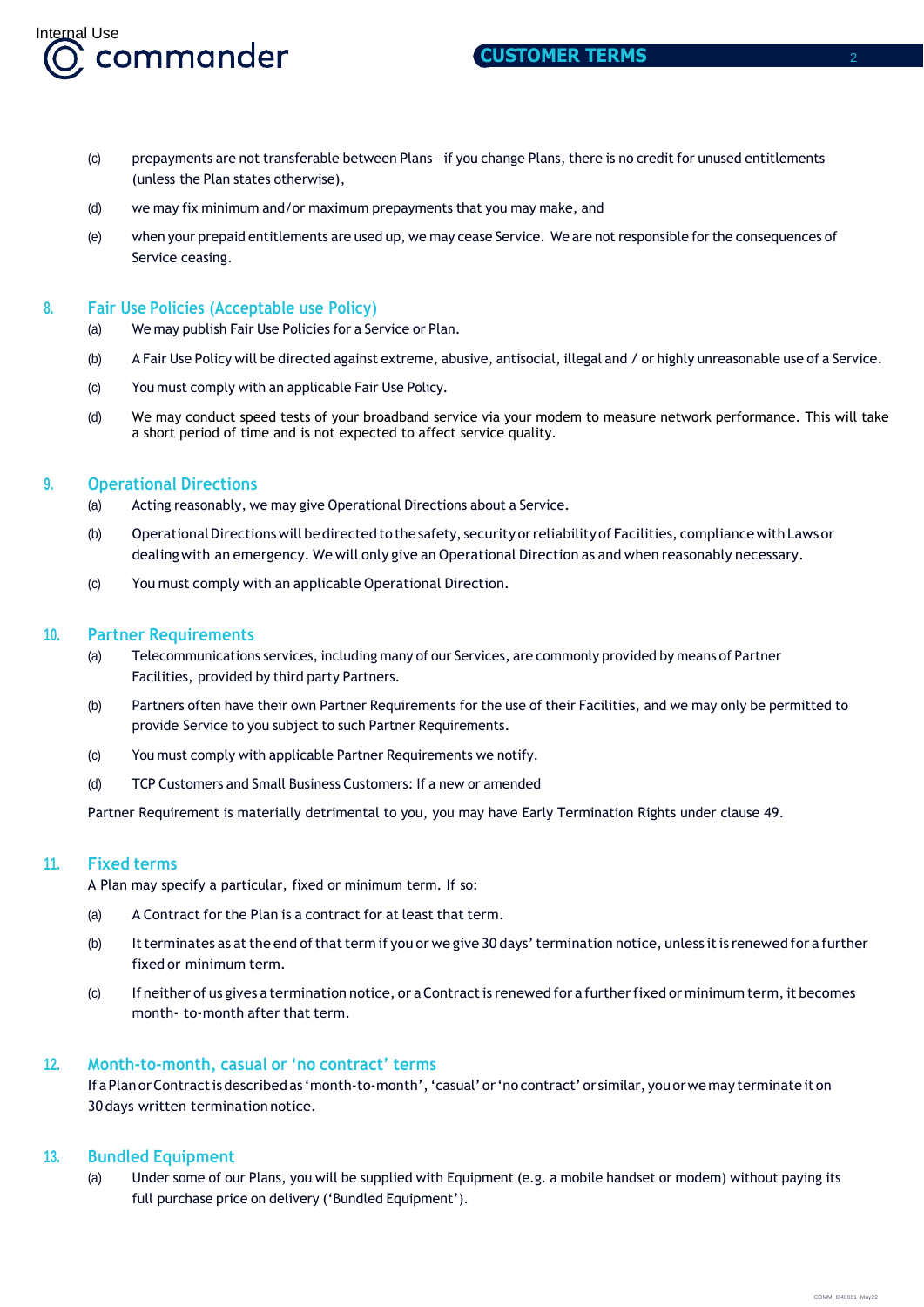

- (b) Bundled Equipment may be:
	- (i) free in which case we absorb its full cost;
	- (ii) amortised in which case you pay \$0 up front and we recoup the cost from you as part of Charges over a minimum term; or
	- (iii) subsidised in which base we absorb part of the cost and pass the balance on to you, either by cash or amortised payment.
- (c) Clause 28(c) explains when ownership of Bundled Equipment passes to you.

#### <span id="page-2-0"></span>**14. Telecommunications Consumer Protections ('TCP') Code**

- (a) The 'TCP Code' applies to consumer and some business customers, called 'TCP Customers' in our Customer Terms. Refer to the Dictionary for the detailed definition.
- (b) A term or note in our Customer Terms headed 'TCP Customer' applies to you if you are a TCP Customer but not otherwise.

#### <span id="page-2-1"></span>**15. Unfair Contract Terms**

- (a) The Australian Consumer Law applies to some customers called 'Small Business Customers' in our Customer Terms. Refer to the Dictionary for the detailed definition.
- (b) A term or note in our Customer Terms headed 'Small Business Customers' applies if you are a Small Business Customer but not otherwise.
- (c) In some circumstances, you may be fall under the definition of both a Small Business Customer and a TCP Customer, and your ability to exercise a right in connection with one will not affect your ability to exercise a right in respect of the other.

#### <span id="page-2-2"></span>**16. Consumer Standards**

- (a) Under some Australian laws, consumers (as defined in the laws) have the benefit of certain conditions and warranties:
	- (i) that cannot be excluded; and
	- (ii) where the consumer's rights in case of breach cannot be

limited by your Contract or can only be limited to a certain extent.

- (b) We call those laws the 'Consumer Standards', and their main elements are set out in clauses 36 to 39 below.
- (c) Your Contract never operates to exclude the Consumer Standards (where they apply) or to limit your remedies for breach of them (in a way not permitted by law).

#### <span id="page-2-3"></span>**17. Understanding and navigating our Customer Terms**

- (a) Expressions used in our Customer Terms are explained in the Dictionary in clause 98.
- (b) The Index is at the end.

# **Part C – General Terms**

#### <span id="page-2-4"></span>**18. Application for Service**

- (a) You must comply with any application form or process we require.
- (b) All information you provide in connection with an application must be true, correct, complete and not misleading.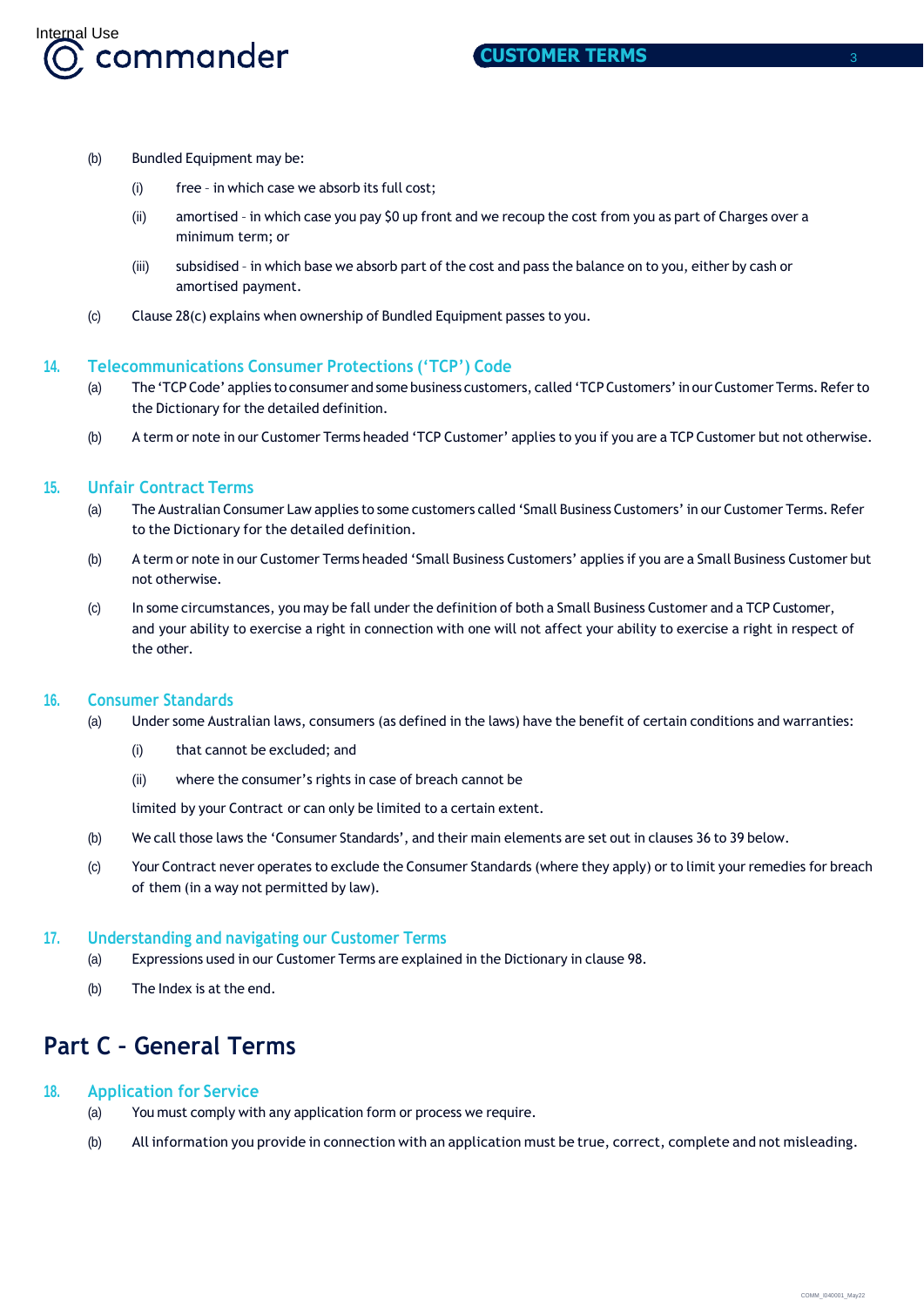

(c) In addition to services we provide on our network, Commander supplies telecommunications services through a number of wholesale service partners:

#### **nbn co.**

Phone: 1800 687 626 Mail: Tower 5, Level 14 727 Collins Street Docklands VIC 3008 Australia

#### **Telstra**

Phone: 1300 368 387 Mail: Locked Bag 5639 Melbourne VIC 3001

#### **Optus**

Phone: 1300 727 414 Mail: 1 Lyonpark Rd, Macquarie Park NSW 2113

#### **Redtrain**

Phone: 1300 787 178

#### **Opticomm**

Phone: 1300 137 800

#### <span id="page-3-0"></span>**19. Processing an application**

(a) We do not have to accept an application.

- (b) Before we confirm that we can and will provide Service, if you take any step (e.g. terminating a service from another supplier) on the assumption we can or will do so, you do so at your own risk.
- (c) In processing your application, we may make any relevant enquiries, including obtaining credit information in accordance with clause 60.

#### <span id="page-3-1"></span>**20. Relevant dates**

- (a) The date when you make an application is the 'Application Date'.
- (b) The date when we confirm that we can and will provide Service is the 'Contract Date'.
- (c) The date when we notify you that Service is available for use (orthe date you first use the Service, if that is earlier) is the 'Service StartDate'.

#### <span id="page-3-2"></span>**21. Providing Service**

- (a) We will commence Service in accordance with applicable laws and as soon as reasonably practicable after the Contract Date.
- (b) We may provide Service using Commander Facilities and / or third-party Partner Facilities, as we decide from time to time. Together, we call those Facilities the 'Network'.

# <span id="page-3-3"></span>**22. Use of Service by others**

- (a) Unlessweappointyouinwritingasaresellerorwholesalecustomer,youmustnot share,resell orresupply aService for remuneration orreward.
- (b) A person who makes use of a Service with your consent or from your premises or using your equipment or log-in password is your 'EndUser'.
- (c) The acts and omissions of your End Users with respect to a Service are deemed to be your acts and omissions.
- (d) You must ensure that your End Users do not do (or omit to do) anything that would breach your Customer Contract if done (or not done) by you.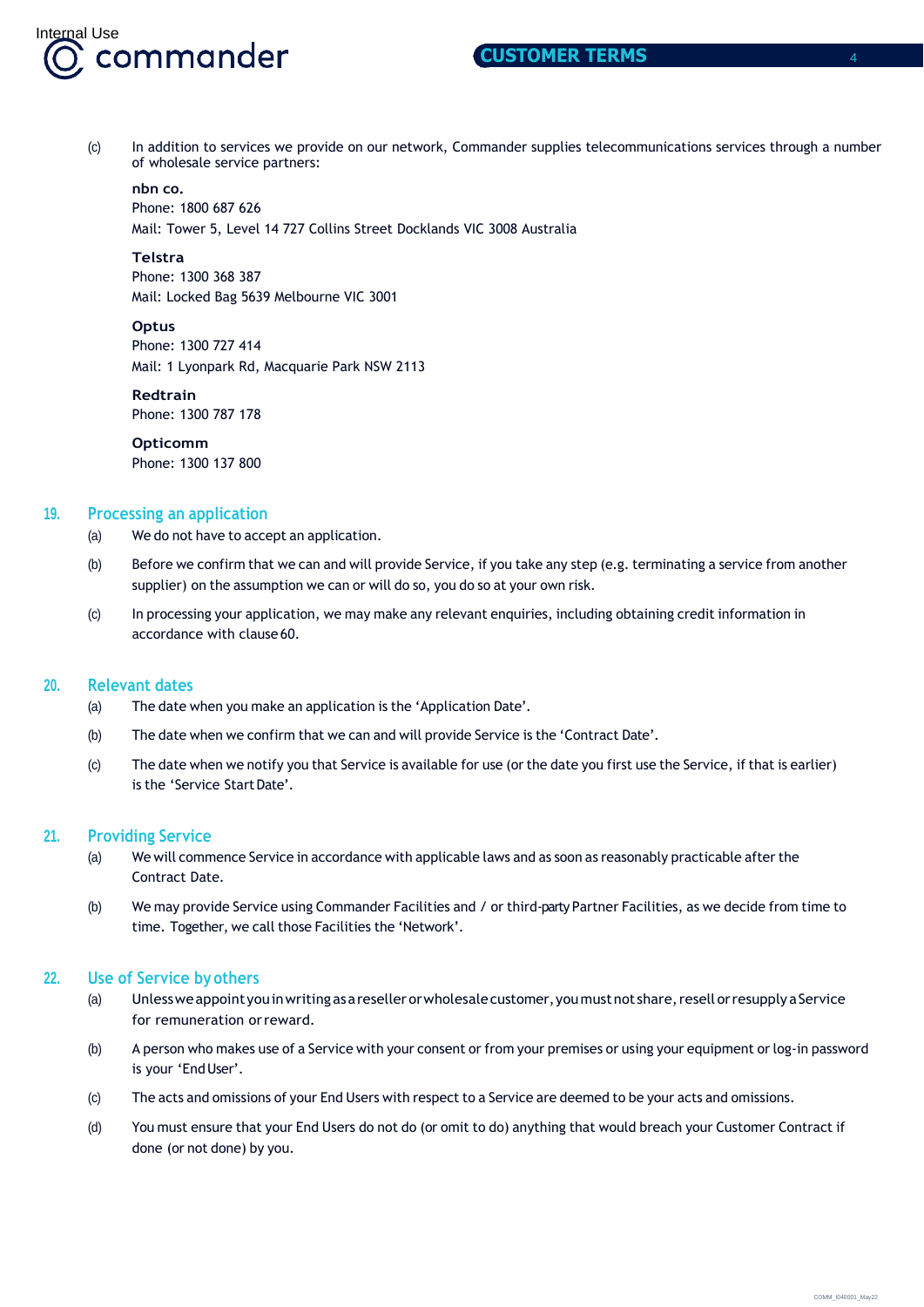

# <span id="page-4-0"></span>**23. Using a Service**

- (a) When using a Service, you must comply with:
	- (i) your Customer Contract; and
	- (ii) any applicable laws, regulations, mandatory standards and industry codes and with the requirements or directions of any Regulator('Laws').
- (b) You must not use a Service:
	- (i) to facilitate the provision of broadband to multiple premises, (such as an apartment building, shopping centre, business park, or residential/retirement village) and using that service to facilitate the provision of broadband to multiple Premises within that multi-Premises site.
	- (ii) in breach of any Law;
	- (iii) to breach the rights of any person;
	- (iv) to copy, download, supply to anyone else or communicate to the public copyright material without permission;
	- (v) to create, transmit or communicate communications which are defamatory, obscene, pornographic, discriminatory, offensive, in breach of confidence, illegal or which bring us or any of our Partners into disrepute;
	- (vi) to host ortransmit content which contains viruses or other harmful code, or data designed to interrupt, damage, destroy or limit the functionality of any software, hardware or computer or communications equipment;
	- (vii) to send, allow to be sent, or assist in the sending of Spam, to use or distribute email harvesting software, or otherwise breach the Spam Act 2003 (Cth);
	- (viii) in a way that is misleading or deceptive;
	- (ix) in a way that results, or could result, in damage to property or injury to any person; or
	- (x) inanywaythatdamagesorinterfereswithourServices toothercustomers, ourPartnersoranyFacilitiesor exposes us toliability.

#### <span id="page-4-1"></span>**24. Telephone numbers**

- (a) In connection with a Service, you may be allocated with telephone numbers.
- (b) We must comply with Telecommunications Numbering Plan which sets out rules for issuing, transferring and changing telephone numbers.
- (c) You have no claim against us arising from anything we do in compliance with the Numbering Plan, including changing or withdrawing a previously allocated number.
- (d) You must not knowingly and deliberately:
	- (i) do anything that causes us to breach the Numbering Plan or which makes it more difficult for us to comply with it, or
	- (ii) relocate, reassign or transfer the number for any Service except in accordance with our published procedures, or otherwise as the Law permits.
- (e) Youdonot ownanynumber allocatedtoyou, and(exceptwhereLawpermits youtotransferyourtelephone service and its number to another service provider) you have no right to retain a particular number when your Contract ends.

## <span id="page-4-2"></span>**25. IP addresses, email addresses and domain names**

- (a) In connection with a Service, you may be allocated IP addresses, email addresses, domain names or Internet identifiers.
- (b) These Internet identifiers are licensed, controlled and administered not by us but by independent authorities. These authorities make, and may change, their own rules and regulations that bind us and you.
- (c) We are not responsible for anything done, or required to be done, by these authorities.

You do not own any Internet identifier allocated to you, and (except where rules of the relevant authority permit you to transfer an Internet identifier to another service provider) you have no right to retain them when your Contract ends.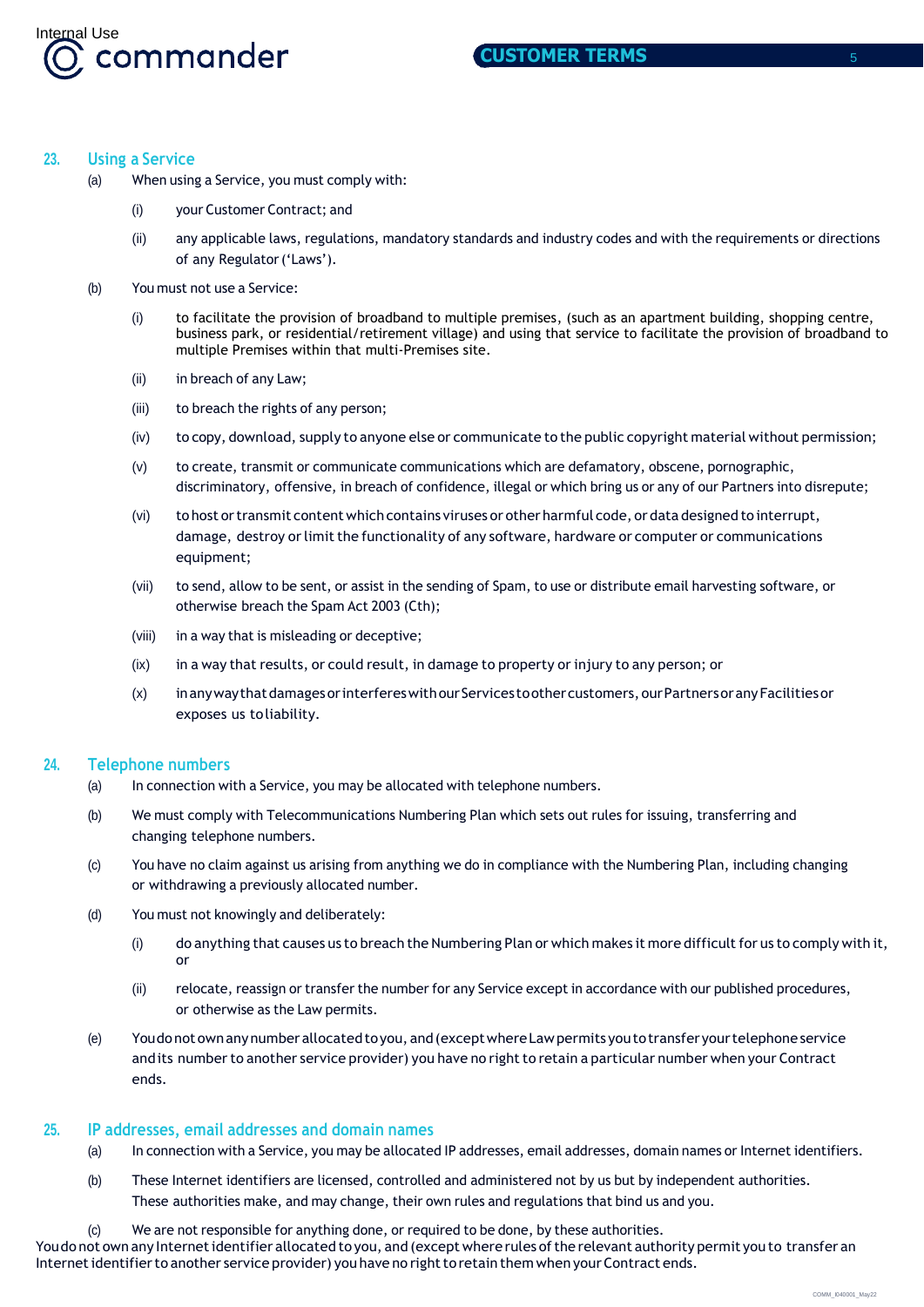

#### <span id="page-5-0"></span>**26. Dynamic IP addresses**

- (a) Unless your Service specifies a static (i.e. non-changing) IP address we may provide it using dynamic IP addresses that change periodically.
- (b) The periodic changing of dynamic IP addresses is normal network behaviour and not a fault.
- (c) It may be difficult or impossible to operate an Internet server (e.g. a mail server or a web server) using a Service with a dynamic IP address. If you intend to operate such a server, you should use a Service with a static IP address.

# **27. Required Equipment**

#### **Internet**

For your internet service you need a nbn or ADSL connection box, a compatible modem and telephone handset. You may opt for a Commander supplied modem or source your own third-party equipment. If you choose to use your own equipment Commander may only be able to provide limited support.

The nbn connection box remains the property of nbn co. Non- return fees may apply.

#### **Mobile and Mobile Broadband**

For your mobile service you will need a 4G compatible mobile device. You may opt for a Commander supplied mobile device or source your own.

#### **Office Phone**

For your PSTN service an active telephone line and a telephone handset is required to use this service.

For your VoIP service an active internet connection and VoIP compatible handset is required to use this service.

If you signed up for Commander Phoneprior to November 5<sup>th</sup> 2020, the Commander Phone handset/s supplied by Commander and any accessories remain the property of Commander. The supplied hardware must not be tampered with or modified. The supplied equipment must be returned within 30 days if your service is cancelled for any reason during the service relationship.

If you signed up for Commander Phone on or after November 5<sup>th</sup> 2020, the Commander Phone handset/s and accessories will become your property by either paying for them upfront or at the end of the agreed term of your contract. If you leave Commander within the agreed term, we will charge you a once-off outright charge for the equipment we provide to you.

## **28. Supplied Equipment**

- (a) This clause applies if we supply Equipment to you.
- (b) You assume risk in Equipment upon delivery.
- (c) We or our Partners or other third parties retain title to Equipment:
	- (i) for Equipment rented or loaned to you at all times;
	- (ii) for Bundled Equipment, until completion of the minimum term; and
	- (iii) for any other Equipment until full payment has been made (as may be applicable under the terms of your Plan).
- (d) While we or our Partners retain title to Equipment, you hold it in a fiduciary capacity as bailee for us.
- (e) Weor our Partners retain allintellectual property rights in any software, manuals or user documentation supplied with Equipment.
- (f) If you use in connection with a Service any Equipment we have not approved or provided:
	- (i) it must comply with all applicable technical and interconnection standards and requirements, including those set by its supplier or the manufacturer;
	- (ii) you are responsible for ascertaining what those technical and interconnection standards and requirements are, since we will not be familiar with the Equipment; and
	- (iii) wewill not be liable to you for any losses or expenses you incurin relation to your use ofthe Equipment, except to any extent we cause or contribute to it by:
		- our negligence, or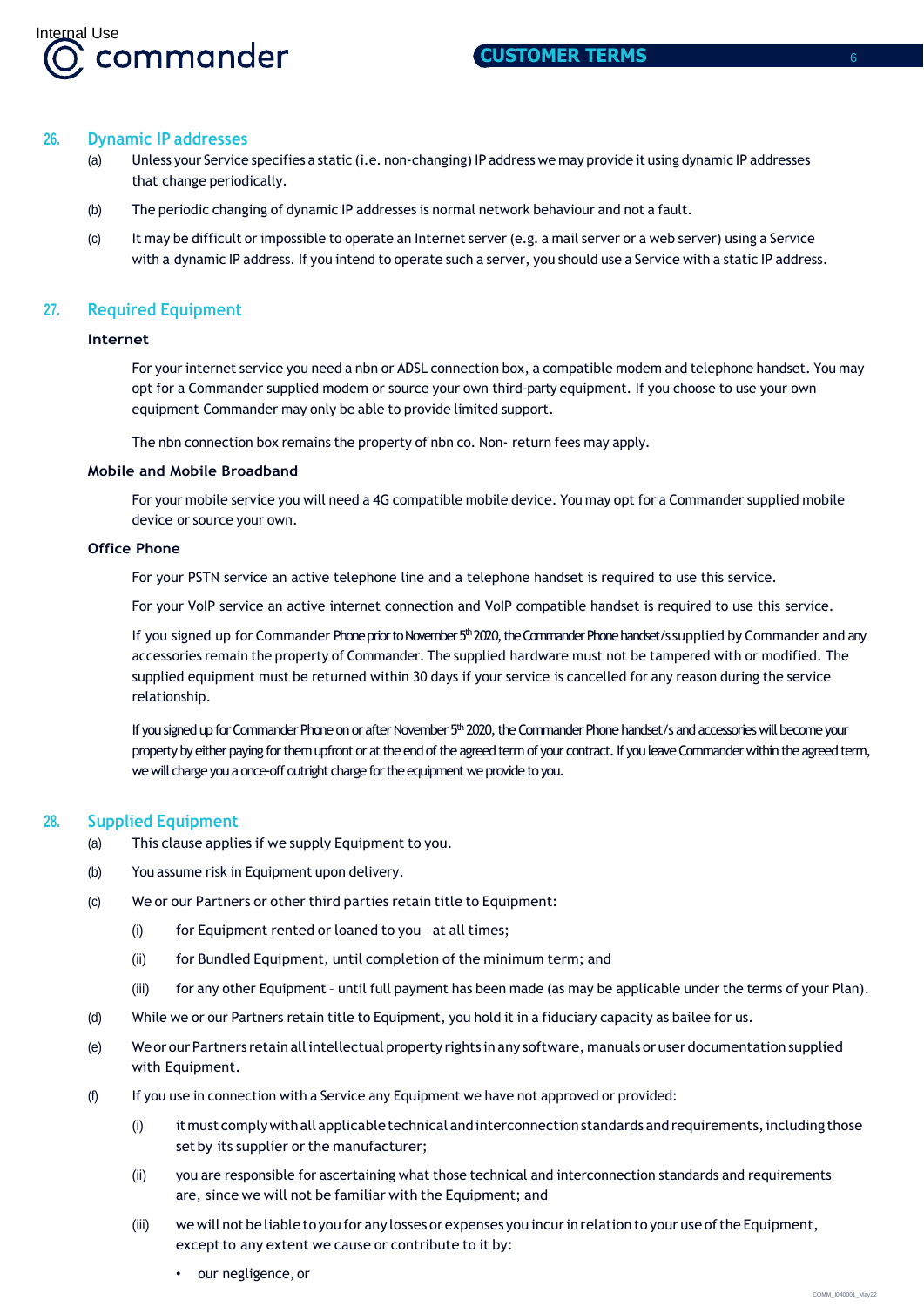

• our breach of the Consumer Standards.

# **29. Substituted Equipment**

- (a) On occasions, stock of advertised Equipment may become unexpectedly unavailable. In that event we may supply substitute Equipment that is substantially equivalent to the original Equipment.
- (b) On occasions, advertised Equipment may not be technically suitable for your situation. In that event we may supply substitute or modified Equipment that is more suitable and will give you prior notice of such substitution.

# **30. Delivery of Equipment**

- (a) Wewilltrytodeliver Equipmenttoyouonthedeliverydate('DeliveryDate') andattheaddress ('Site')indicated onyour Application during normal business hours in that area.
- (b) Variations at your request to Delivery Date or Site:
	- (i) are at our discretion; and
	- (ii) may be subject to conditions, including extra Charges.

# **31. Installation and connection of Equipment**

- (a) This clause only applies if we expressly agree to install or connect Equipment.
- (b) We will install the Equipment at the Site within a reasonable time after the Delivery Date to connect you to the Service during normal business hours in that area. You must provide us with safe access.
- (c) You must prepare the Site for the installation (in accordance with any directions or specifications issued by us) at your own expense, including providing:
	- (i) appropriate electricity supply;
	- (ii) appropriate electrical and mechanical fittings;
	- (iii) appropriate environmental conditions;
	- (iv) a secure location for the Equipment, including if applicable a suitable point for mounting an external satellite dish without obstructions;
	- (v) all relevant facilities for the location of the Equipment;
	- (vi) access to all relevant personnel including your technical personnel;
	- (vii) where relevant, permission for us and our representatives and agents to enter the Site and install the Equipment including making any minor physical modifications reasonably necessary for the purpose.
- (d) Youwarrantto us that as atthe date ofinstallation and connectiontothe Service, youwill have notified any relevant parties and obtained all relevant consents for us to enter onto the Site, install Equipment and connect you to the Service.
- (e) Youmustindemnifyusagainstany claimmadeagainst us,orloss incurredbyus (includinglegalcostsonafull indemnity basis), in connection with such entry and installation, except to any extent that we cause or contribute to it by:
	- (i) our negligence, or
	- (ii) our breach of the Consumer Standards.
	- (f) You must obtain and maintain, at your expense, any permits, licences, approvals, authorisations, including local council planning approval required for the installation and operation of the Equipment and connection to the Service.
- (g) If installation must be rescheduled because you breach this clause, we may make a reasonable Charge for our additional costs.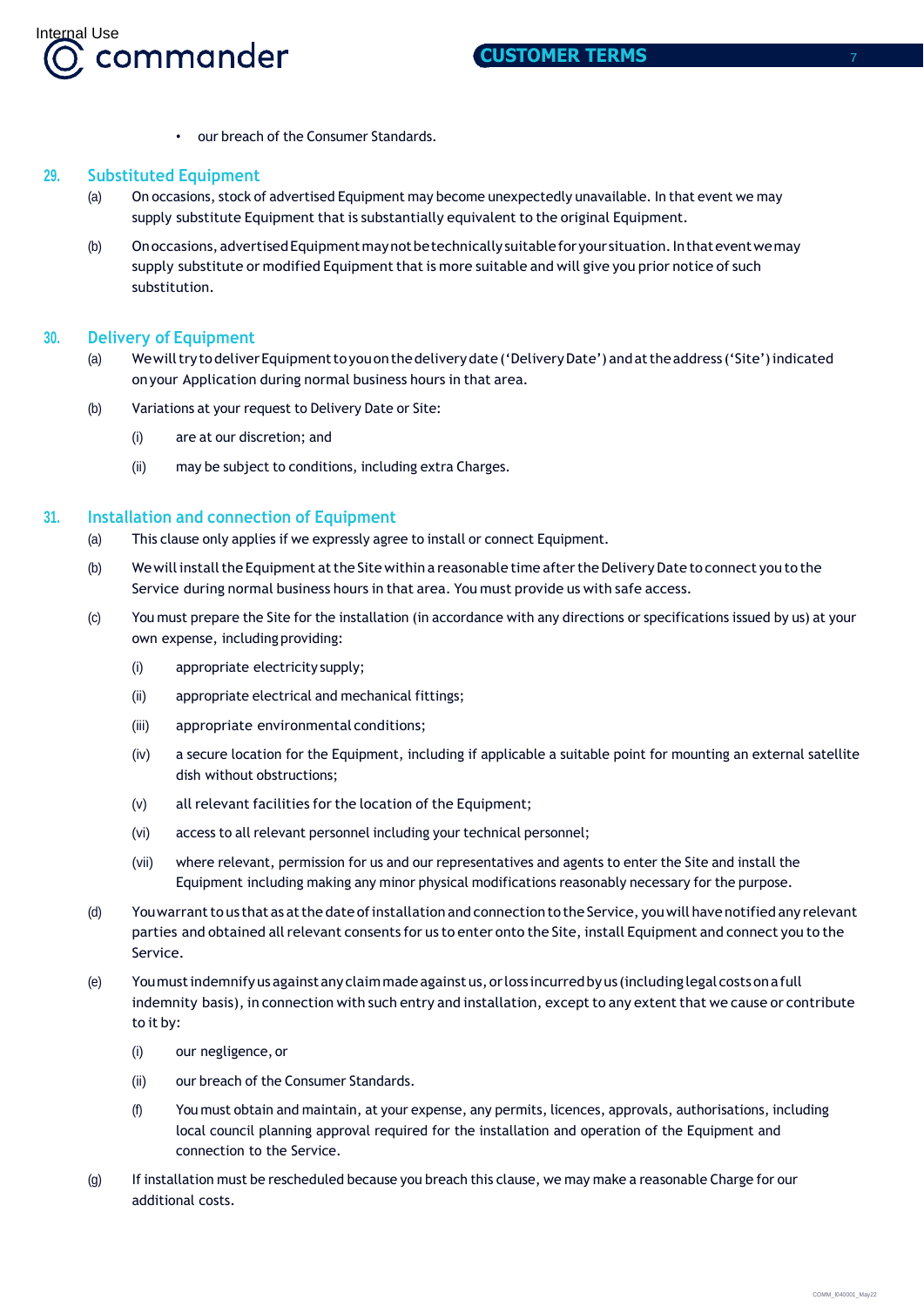

#### **32. Installation Charges**

- (a) We will charge you installation Charges as stated (or indicated by) in your Contract.
- (b) Ifwefindthatinstallationwillbemorecostlybecause offactorsbeyondourreasonable control,wemay declineto proceed with installation unless you agree to revised Charges.
- (c) If you cancel prior to the nbn service being delivered nbn will charge cancellation fees, these can be found on our Schedule of Fees and Charges at [commander.com.au/sofac](http://www.commander.com.au/sofac)

Our installation Charges are calculated on the assumption that installation will not create unreasonable expenses for us. In certain circumstances we will encounter additional expenses which we had not anticipated, in this circumstance we will pass this additional expense on to you. If this happens, we will not commence installation without giving you prior notice that revised Charges will apply.

## **33. Additional Equipment services**

- (a) You may ask us to supply additional services in relation to Equipment including without limitation, e.g. repairs.
- (b) If we agree to provide additional services, we will charge on a time and materials basis at our standard rates atthe time.

# **34. Lost, stolen and damaged Equipment**

- (a) You are responsible for any lost, stolen and damaged Equipment owned by us, except if it is caused by us or our personnel.
- (b) You must pay for Equipment that is lost, stolen or damaged, except if it is caused by us or our personnel.

# **35. Return of Equipment**

On the termination of your Contract for any reason, you must immediately return any Equipment owned by Commander. We will let you know when you terminate if there is Equipment that needs to be returned. If you fail to return the Equipment, you may be liable in accordance with clause 44. An NBN service delivered over HFC or FTTC may require a nbn connection box (NCB) which will be shipped to you at no charge. If you do not connect your service with Commander and do not return the NCB within 30 days, a charge will be applied to your account. For charges see Schedule of Fees and Charges at [commander.com.au/customer-terms](http://www.commander.com.au/customer-terms)

If you purchased Commander Phone after November 5th 2020 and you purchased your handsets outright, or you finished paying your monthly repayment options as part of your contract, you own the handset and are not required to return it to us.

# **36. Statutory Guarantees – consumer goods**

If we supply you with goods of a kind ordinarily acquired for personal, domestic or household use or consumption, you may have the benefit of guarantees set out in Subdivision A, Division 1 of Part 3-2 of the Australian Consumer Law, which (in outline – you should refer to that Act for the precise wording) provide for:

- (a) if we sell you the goods a condition that we have the right to do so (Guarantee as to title);
- (b) a guarantee that you will enjoy undisturbed possession of the goods, except where we or a third party with an interestin them you were pre- informed of are entitled to disturb it (Guarantee as to undisturbed possession);
- $\chi$  if you are to own the goods at a later date that they will remain free of third-party interests you were not preinformed of, excluding any floating charge over our assets (Guarantee as to undisclosed securities etc.);
- (d) a condition that the goods will be of acceptable quality, measured with reference to a reasonable consumer fully acquainted with the state and condition of the goods (including any hidden defects of the goods) and excluding any defects we drew to your attention or which you should have seen when you examined them, before you contracted to acquire them (Guarantee as to acceptable quality);
- (e) a condition that the goods will be reasonably fit for any purpose you told us you wanted them for, except if you did not rely (or unreasonably relied) on our skill or judgment in that regard (Guarantee as to fitness for any disclosed purpose);
- (f) a condition that the goods, if supplied by description, will correspond to that description (Guarantee relating to the supply of goods by description); and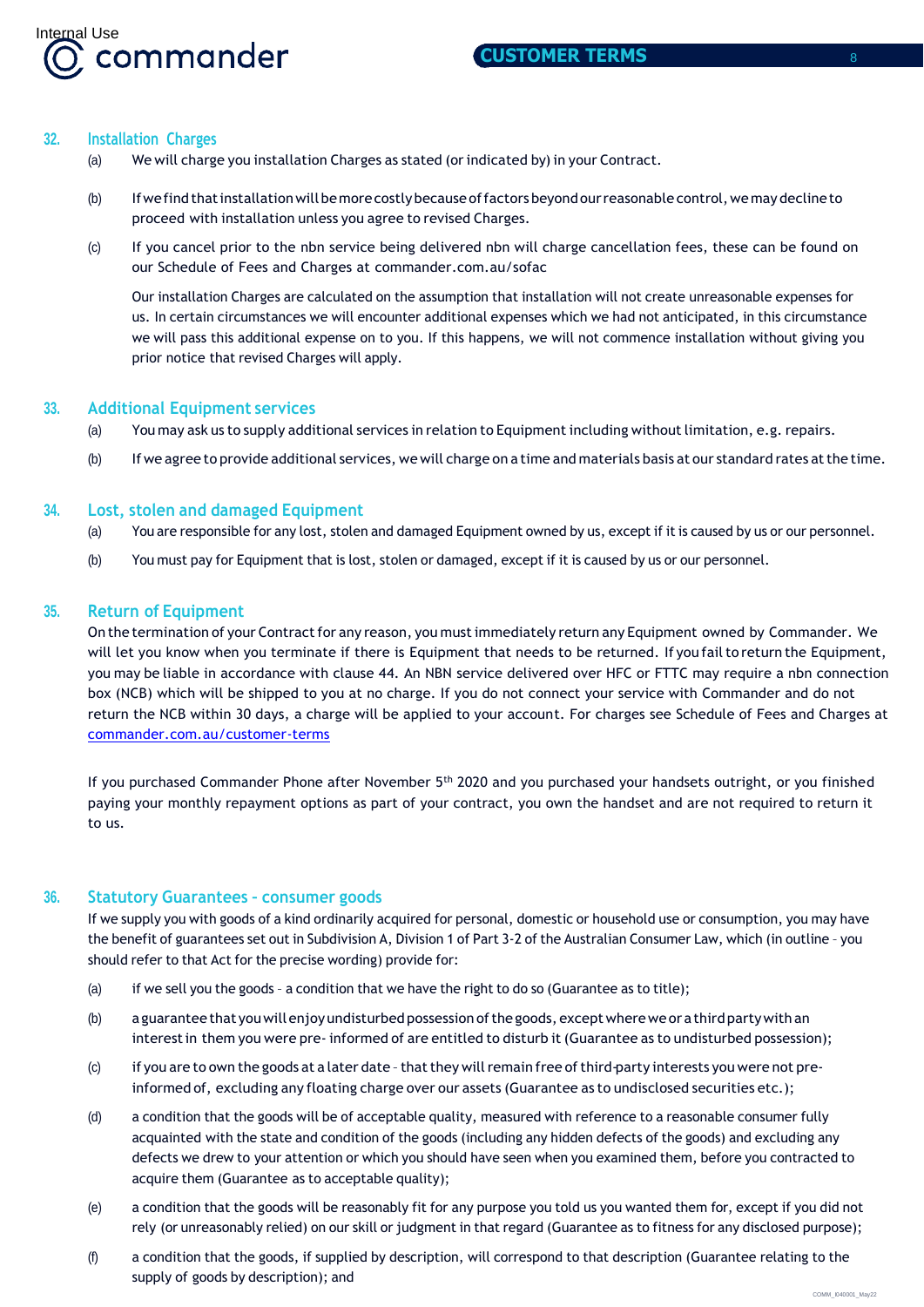(g) a condition that the goods, if supplied by reference to a sample or demonstration model, will correspond with the sample or demonstration model in quality state and condition (Guarantee relating to the supply of goods by sample or demonstration model) - and nothing in your Contract limits those guarantees or your remedies for any breach of them.

# **37. Statutory Guarantees – consumer services**

If we supply you with services of a kind ordinarily acquired for personal, domestic or household use or consumption, you may have the benefit of guarantees set out in Subdivision A, Division 1 of Part 3-2 of the Australian Consumer Law, which (in outline – you should refer to that Act for the precise wording) provide for:

- (a) a guarantee that the services will be rendered with due care and skill (Guarantee as to due care and skill);
- (b) a guarantee that the services will be reasonably fit for any purpose told us you wanted them for, except if you did not rely (or unreasonably relied) on our skill or judgment in that regard (Guarantee as to fitness for a particular purpose); and
- (c) a guarantee that the services will be supplied within the time fixed by the Contract or the time determined by us, or failing that, within a reasonable time (Guarantee as to reasonable time for supply)– and nothing in your Contract limits those warranties or your remedies for any breach of them.

# **38. Statutory Guarantees – goods under \$40,000**

If we supply you with goods that cost under \$40,000 but are not of a kind ordinarily acquired for personal, domestic or household use or consumption, you may have the benefit of the guarantees set out in clause 36 but our liability for breach of those guarantees (other than a guarantee set out in clauses 36(a) to (c)) is limited to:

- (a) the replacement of the goods or the supply of equivalent goods;
- (b) the repair of the goods;
- (c) the payment of the cost of replacing the goods or of acquiring equivalent goods; or
- (d) the payment ofthe cost of having the goods repaired, unless you can demonstrate thatitis notfair orreasonable for us to rely on this clause 38.

# **39. Statutory Guarantees – services under \$40,000**

If we supply you with services that cost under \$40,000 but are not of a kind ordinarily acquired for personal, domestic or household use or consumption, you may have the benefit of the guarantees set out in clause 37 but our liability for breach of those guarantees is limited to:

- (a) supplying the services again; or
- (b) payment ofthecost ofhavingtheservices suppliedagain, unlessyoucandemonstratethatitisnotfairorreasonable forus to rely on this clause 39.

# **40. Personal injury or death**

To the extent that our negligence causes personal injury or death, we accept liability on normal principles of law.

# **41. Service Level Agreements**

If a Service or a Plan includes a Service Level Agreement ('SLA'):

- (a) we are liable for any remedy or rebate allowed to you under the SLA; and
- (b) subject to clauses 36 to 40, and to the express terms of the SLA, our liability for breach of the SLA is limited to such remedy or rebate.

# **42. Exclusion of implied terms and limitation of liability**

Unless clauses 36 to 39 apply to you:

(a) Any representation, warranty, condition or undertaking that would be implied in your Contract by legislation, common law, equity, trade, custom or usage or otherwise is excluded from your Contract to the fullest extent permitted by law.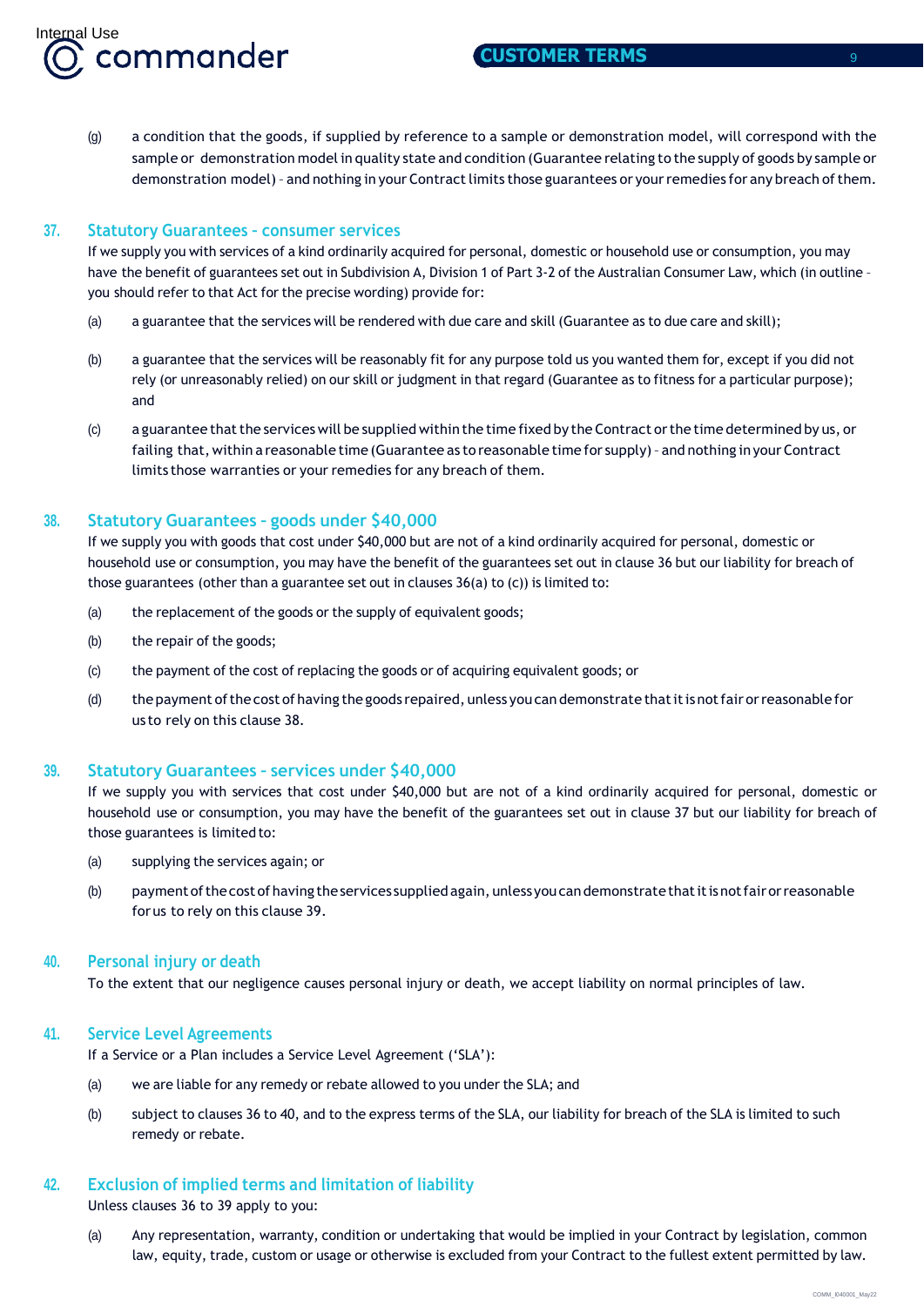

- (b) Wedonotwarrantorrepresenttheperformance, accuracy,reliabilityorcontinuedavailability oftheServicesor Facilitiesor that the Services or Facilities will operate free from faults, errors or interruptions.
- (c) We are never liable to you for:
	- (i) economic loss;
	- (ii) business interruption;
	- (iii) loss of revenue, profits, actual or potential business opportunities or contracts;
	- (iv) anticipated savings;
	- (v) loss of profits;
	- (vi) loss of data;
	- (vii) indirect or consequential loss;
	- (viii) an act or omission by a party for whom we are not responsible in law;
	- (ix) a fault in or failure of a Facility we do not control or operate;
	- (x) any Loss arising from circumstances beyond our reasonable control; or
	- (xi) our failure to continue to provide the Services to you for any reason whatsoever.
- (d) Otherwise, our maximum aggregate liability to you under, in connection with or arising out of your Contract or our Service to you (whether pleaded in contract, tort, breach of statutory duty or on any other basis, whether arising from acts or omissions, and whether in relation to damage or loss the risk of which we were or should have been aware) is limited to the aggregate Charges you actually paid to us in respect of the first three months of your Contract.

## **43. Liability of our Partners**

You release our Partners from any liability to you, whether in contract, tort (including negligence) or otherwise, in relation to any Service or any delay in providing or any failure to provide a Service to you.

## **44. Your liability to us – General**

- (a) You must pay us all Charges and other amounts due under your Contract.
- (b) You must pay us the fair value of any Equipment that you fail to return to us when required.
- (c) You must pay us fair compensation for any damage to Equipment you return to us. Fair wear and tear do not count as damage.
- (d) You must indemnify us for any loss or damage we suffer as a result of or in connection with:
	- (i) your breach of your Contract;
	- (ii) your use of a Service or Equipment; or
	- (iii) a claim against us by an End User in relation to a Service we supply to you.
- (e) You indemnify us for any loss or damage we suffer in connection with any claim made against us by a third party arising out of or in relation to your use of Services or Equipment.
- (f) Your obligations under this clause survive termination of your Contract.

## **45. Your liability to us – legal requests, etc**

- (a) This clause applies where we reasonably incur expense as a result of or in connection with:
	- (i) a police request for information or evidence in relation to you or your use of a Service; or
	- (ii) a Court or other competent authority's direction for provision ofinformation or evidence in relation to you or your use of a Service; or
	- (iii) a demand from a legal practitionerforinformation or evidence in relation to you or your use of a Service.
- (b) You must reimburse our expenses on request.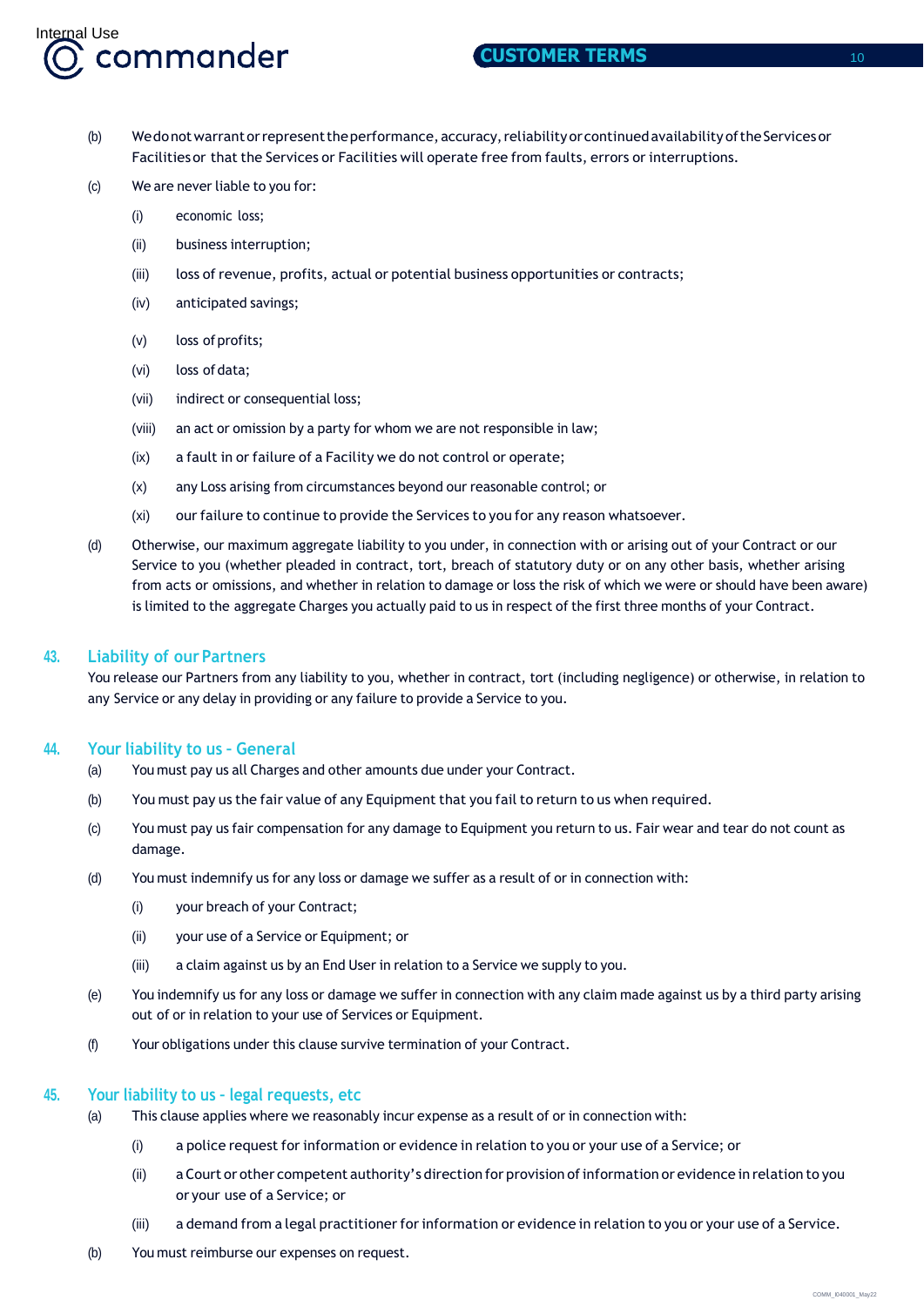

## **46. Your liability to us – (alleged) illegal use, etc**

- (a) This clause applies where:
	- (i) your Service is actually or allegedly used in a way that breaches any law or infringes the rights of any third party; and

we suffer loss or reasonably incur expense as a result.

(b) You must make good our loss and reimburse our expenses on request.

# **47. Maintenance and faults**

#### (a) Maintenance

From time to time, the Network requires maintenance that may interfere with your Service. We will provide you with notice of any scheduled maintenance where reasonably possible.

#### (b) Reporting faults

- (i) You may report faults in relation to a Service or the Network by contacting our call centre during its operating hours.
- (ii) Beforereporting afault, you musttake allreasonable steps to ensurethatthefaultis not caused by equipment which is not part of the Network.
- (iii) You must not report a fault directly to one of our Partners unless we ask you to do so.
- (iv) If you report a fault that turns out to be a 'false alarm', or not to relate to the Network, we may make a reasonable charge for our effort and expenses in responding to your report.

#### (c) Repairing faults

- (i) We will use reasonable efforts to repair faults in Commander Facilities within a reasonable period.
- (ii) We will use reasonable efforts to have our Partners repair faults in Partner Facilities within a reasonable period.
- (iii) You are responsible for maintaining and repairing your own Equipment (except where we supplied it and you have warranty rights in relation to a fault).
- (d) Disclosure in respect of repairs

If we accept a warranty claim from you and arrange for the repair of your Equipment, you acknowledge and agree that:

- (i) if your Equipment is capable of retaining user generated data (for example, stored messages, emails, contact lists, phone numbers, software and applications etc), the repair of the Equipment may result in the loss or data; and
- (ii) Equipment presented for repair may be replaced by refurbished Equipment of the same type rather than the defective Equipment being replaced.
- (e) Cost ofrepairs

If you cause a fault or damage to the Network, we may charge you the reasonable cost of repairing it.

## **48. General power to vary your Contract**

We may vary your Contract from time to time but:

- (a) Variations do not have retrospective effect.
- (b) If a variation could be reasonably expected to adversely affect you, we shall give you reasonable notice, having regard to:
	- (i) the nature of the variation; and
	- (ii) the means by which notice is to be provided; and
	- (iii) the length of time remaining before the variation is to occur; and
	- (iv) any other matter that is reasonably relevant.
- (c) TCP Customers and Small Business Customers: We may both give you notice and offer you Early Termination Rights as explained in clause 49.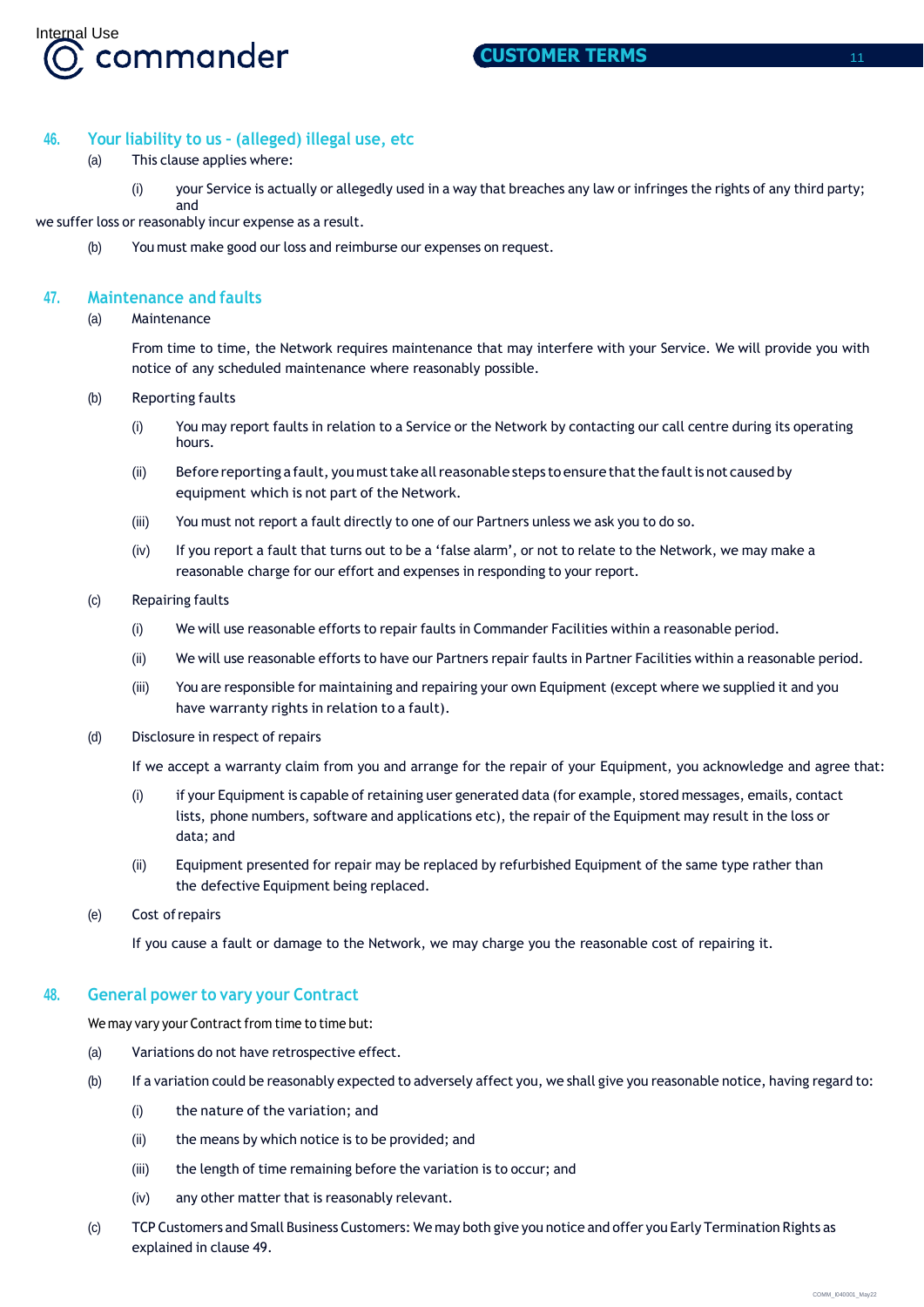

# **49. TCP Customers and Contract variations**

This clause only applies to TCP Customers and Small Business Customers.

(a) Reminder about TCP Customers

'TCPCustomers' means consumerandsomebusiness customers.

Refer to the Dictionary for the detailed definition.

(b) Reminder about Small Business Customers

'Small Business Customers' means a customer who is party to a

Customer Contract which is a Small Business Contract. Refer to Dictionary for the detailed definition.

(c) Beneficial or minor detrimental impact

If a Contract variation will have a beneficial, or only a minor detrimental, impact on you:

- (i) We do not have to give you notice.
- (ii) We do not have to give you Early Termination Rights.

| Some examples of a change that would benefit you:                                        |  |  |  |
|------------------------------------------------------------------------------------------|--|--|--|
| if a call charge is decreased; or<br>• if a download limit is increased.                 |  |  |  |
| Some examples of a change that we consider would have a minor detrimental impact on you: |  |  |  |

- a small increase in an ancillary charge; or  $\bullet$  withdrawing or changing a minor feature.
- (d) Variations arising from our Partner agreements

If a variation results from an amendment to our agreement with a Partner whose service, we resell to you:

- (i) We shall give you written notice of the variation.
- (ii) Weshall give the notice (a) by delivering it in person or by (b) pre-paid post to your address in the our records or (c) by email, with your prior consent or (d) by including the information on or in a bill, including electronically where you have expressly consented to receiving an electronic bill and (e) for pre-paid telecommunications services, by otherwise making it available and informing you how to obtain it.
- (iii) We will also offer you the right to terminate your Contract within 42 days of the date of the notice without incurring charges other than:
	- usage or network access charges to the date your Contract ends; and
	- outstanding amounts for installation of Equipment; and
	- outstanding amounts for Equipment that is compatible with other suppliers' services.
- (e) Content and premium services

If a variationresults from anincrease in the pricewe are charged by a third-party supplier of content or premium service that we resupply to you:

- (i) we will give you reasonable notice of the change if you have used the service within the previous 6 months; and
- (ii) you may elect to not use that service without attracting any additional Charges.
- (f) Other variations

in any other case:

- (i) We shall give you at least 21 days written notice of the variation.
- (ii) Weshall give the notice (a)by delivering itin person or by (b) pre- paid postto your address in ourrecords or (c) by email, with your prior consent or (d) by including the information on orin a bill, including electronically where you have expressly consented to receiving an electronic bill and (e) for pre-paid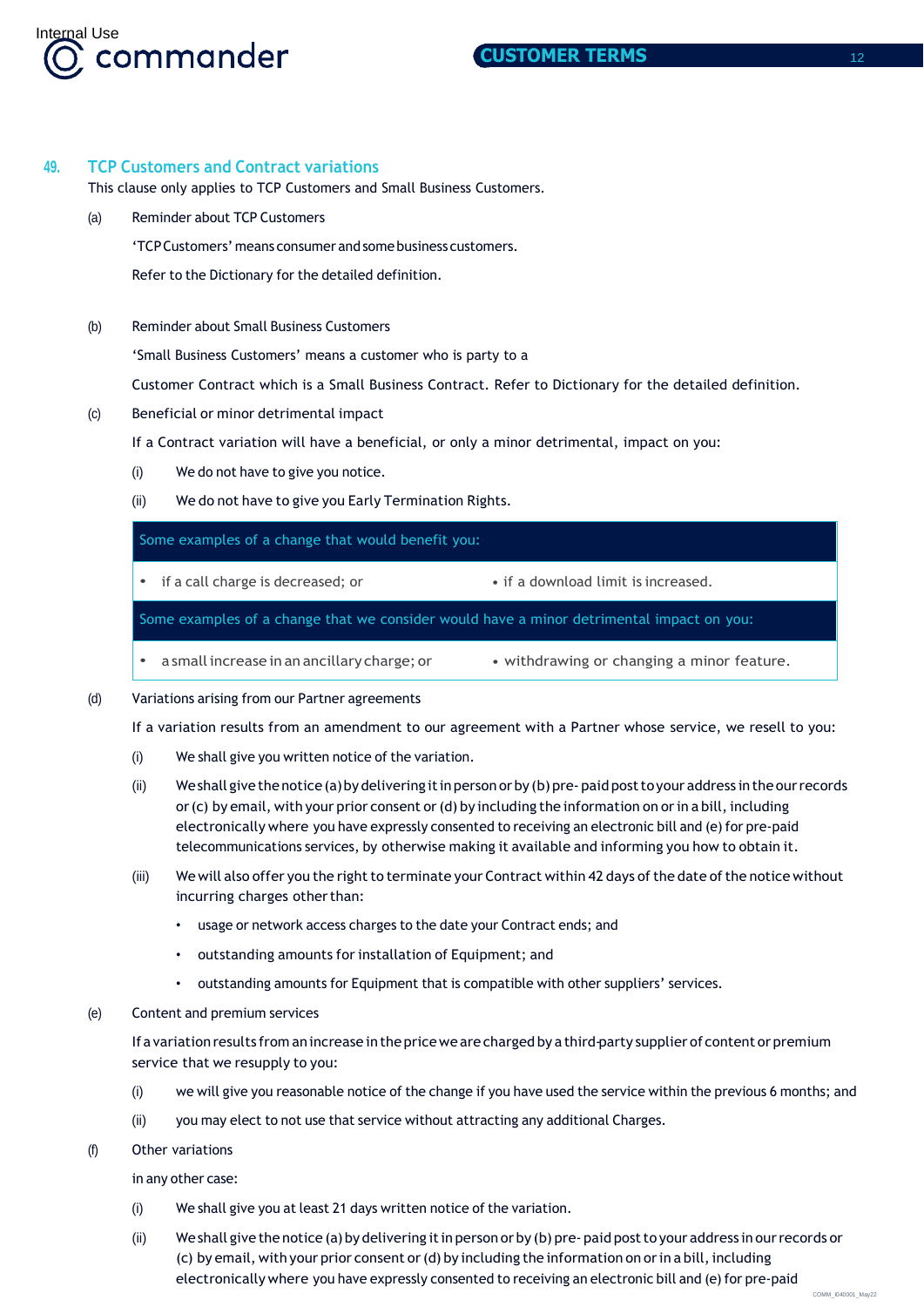

telecommunications services, by otherwise making it available and informing you how to obtain it.

- (iii) We will also offer you the right to terminate your Contract within 42 days of the date of the notice without incurring charges other than:
	- usage or network access charges to the date your Contract ends; and
	- outstanding amounts for installation of Equipment; and
	- outstanding amounts for Equipment that is compatible with other suppliers' services.

## **50. When variations take effect**

Contract variations take effect:

- (a) at the end of any applicable notice period; or
- (b) if no notice period applies, immediately.

## **51. Customer transfers**

- (a) Transfer to us
	- (i) If you wish to transferfrom another supplierto us, you mustfirst check whether your contract with your current supplier imposes any restrictions or costs of doing so.
	- (ii) By making anapplicationfor Service, youinstruct and authoriseus to arrangewithyour current supplierto transfer the Service to us, and authorise us to act on your behalf with your current supplier to transfer the Services to us.
	- (iii) You must promptly pay your current supplier all amounts you owe it.
- (b) Transfer from us

If you transfer a Service to another supplier, you must pay our Charges that accrue before completion of the transfer.

## **52. Charges & payment (1): kinds of Charge**

We have various kinds of Charge, including:

- (a) installation Charges e.g. for installing Equipment,
- (b) set up Charges e.g. a one-off Charge when you start on an Internet Service,
- (c) periodic Charges e.g. a fixed monthly Charge for a fixed line service or ADSL Service,
- (d) usage Charges e.g. a Charge per call made on a local call Service,
- (e) prepaid Charges e.g. a Charge for call credit on a mobile telephone service,
- (f) call connection Charges e.g. a Charge incurred when a telephone call connects,
- (g) miscellaneous Charges e.g. a credit card payment Charge, an alternative payment method Charge, a direct debit dishonoured Charge, a Charge for providing a paper bill, and any Charge that an applicable code, regulation, determination or law specifically allows us to make,
- (h) third party Charges e.g. an amount we must pay to a Partner to install a second telephone line in your premises,
- (i) equipment Charges e.g. the price of a modem we sell to you and other Charges that we state as part of a Plan, including an Early Termination Fee.

Such Charges are detailed in the Schedule of Fees and Charges.

# **53. Charges & payment (2): Prices**

- (a) Our prices are as stated in your Plan subject to clause 55.
- (b) Our current prices at any time are referred to as our 'Price List' or 'Rate Sheet'.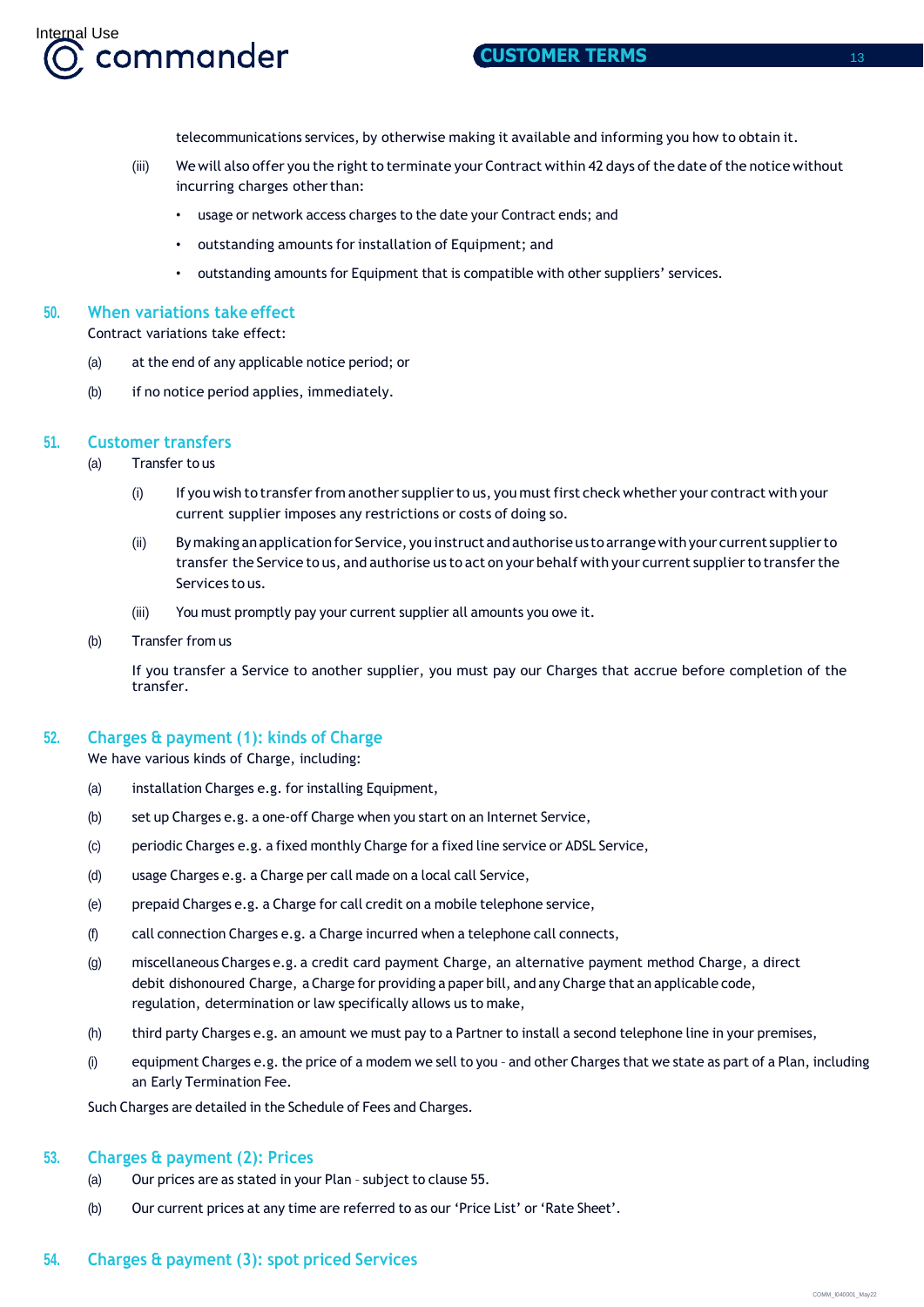

- (a) We may designate a Service as a spot priced Service.
- (b) Spot priced Services will consist of resupplied or rebilled Services where our buy price or other third-party charges can vary with little or no notice.
- (c) International telephone calls and international roaming are spot priced Services.

## **55. Varying Charges**

We may vary the Charges or add new Charges from time to time in accordance with clause 48.

## **56. Special Promotions**

- (a) We may offer Special Promotions to you, on particular terms.
- (b) The particular terms of the Special Promotion will prevail to the extent of any inconsistency with other parts of your Contract.

## **57. Bundled Plans**

(a) We may offer a group of Services as a package ('bundle') for discounted total Charges (compared to the total Charges that would apply if you acquired the same Services not as a bundle).

e.g. We might offer bundled 'Office phone + Internet Access for \$95 a month' where our Charges for the individual Services would be \$99 a month.

- (b) Each Service in a bundle is subject to a separate but dependent Contract.
- (c) If you stop acquiring any Service in a bundle:
	- (i) You have 'broken' the bundle, and
	- (ii) We may bill you non-discounted Charges for the remaining Service/s.

# **58. Privacy**

(a) In collecting, using and storing your personal information, we will comply with our Privacy Policy (as amended from time to time) and the Privacy Act. More information about our privacy practices, including how to access or correct our records, or make a complaint, can be found at https://www.commander.com.au/customer-terms.

## **59. Credit management (1): Guarantees and security**

- (a) Wecanmakesupplyof Serviceconditionalonyougivingus, andmaintaining, security and/orthirdpartyguarantees to our reasonable satisfaction.
- (b) If we become entitled to suspend or terminate Service, we may make the resumption of Service conditional on you giving us, and maintaining, security and / orthird party guarantees to our reasonable satisfaction.
- (c) We notify you that we may use a security payment to offset any undisputed amount that you owe us.
- (d) TCP Customers and Small Business Customers: We will only require security ifthere are reasonable grounds to believe you are a credit risk.

## **60. Credit management (2): Credit reports**

(a) Acknowledgment and authority that credit information may be given to a credit reporting agency

You acknowledge that section 18E(8)(c) of the Privacy Act 1988 allows us to give a credit reporting agency certain personal information about you, and you authorise us to do so. The information which may be given to a credit reporting agency is listed by Section 18E (1) of the Privacy Act and includes:

- (i) the fact that you have applied for credit, and the amount,
- (ii) the fact that we are a credit provider to you,
- (iii) payments which become overdue more than 60 days,
- (iv) advice that payments are no longer overdue,
- (v) in specified circumstances, that in our opinion, you have committed a serious credit infringement,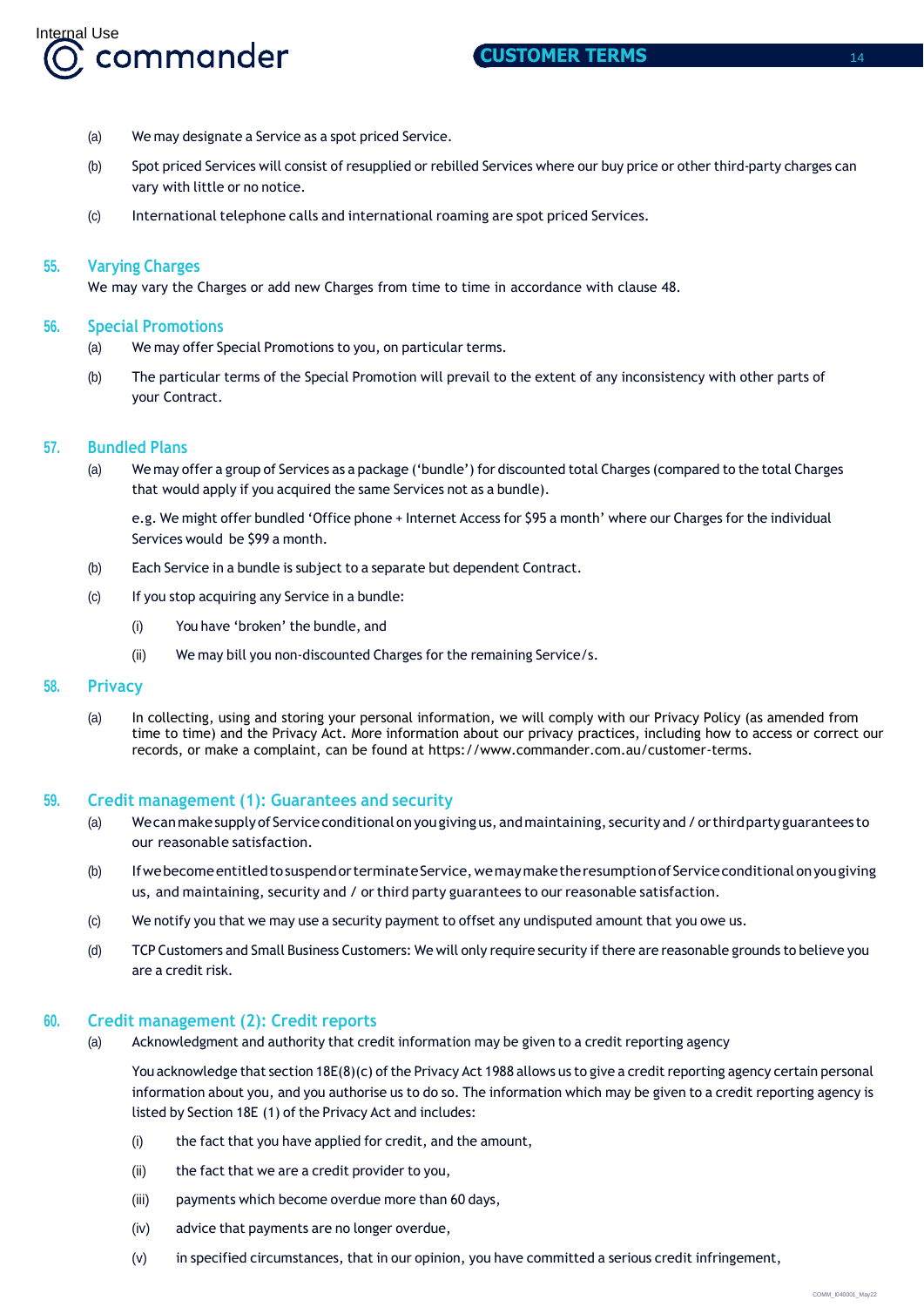- (vi) that the credit provided to you by us has been discharged.
- (b) Authority for us to obtain certain credit information

If you apply to us for personal or commercial credit, you authorise us:

- (i) to obtain from a credit reporting agency a credit report containing personal credit information about you in relation to personal credit provided by us,
- (ii) to obtain from a credit reporting agency a credit report containing personal credit information about you in relation to commercial credit provided by us,
- (iii) to obtain a report containing information about your commercial activities or commercial creditworthiness from a business which provides information about the commercial creditworthiness of a person in relation to personal credit provided by us,
- (iv) to obtain a report from a credit reporting agency and other information in relation to your commercial credit activities.
- (c) Authority to exchange information with other credit providers

In accordance with Section 18N(1)(b) of the Privacy Act, you authorise us to give to and obtain from credit providers named in this credit application and credit providers that may be named in a credit report issued by a credit reporting agency, information about your credit arrangements. You acknowledge that this information can include any information about your creditworthiness, credit standing, credit history or credit capacity that credit providers are allowed to give or receive from each other under the Privacy Act.

You acknowledge that the information may be used for the following purposes:

- (i) to assess your application,
- (ii) to assist you to avoid defaulting on your credit obligations,
- (iii) to notify other credit providers of a default by you,
- (iv) to assess your creditworthiness.

# **61. Credit management (3): Services you acquire for others**

If you enter a Contract where you will not be the main actual user of the Service (e.g. you arrange an Internet Service for your children):

- (a) You are responsible for all use of the Service and all Charges incurred under the Contract.
- (b) If you give anyone else sufficient information about your Service (e.g. by giving them your username, password or other credentials), they may be able:
	- to uncap or unlimit any cap or limits that apply to it,
	- to change Plans,
	- to disconnect Service, and
	- to do anything else that you could do.

You should treat all information that allows control of your Service as secret.

(c) InternetandtelephoneServicescanbeusedtobuygoodsandservices fromthirdparties.Youmaybeliablefor debts incurred to these third parties.

# **62. When we can bill**

- (a) Your 'Billing Period' is the period between bills. Our standard Billing Period is monthly but reserve the right to vary it.
- (b) We can bill a part-period e.g. to align your Billing Period with the first day of each month.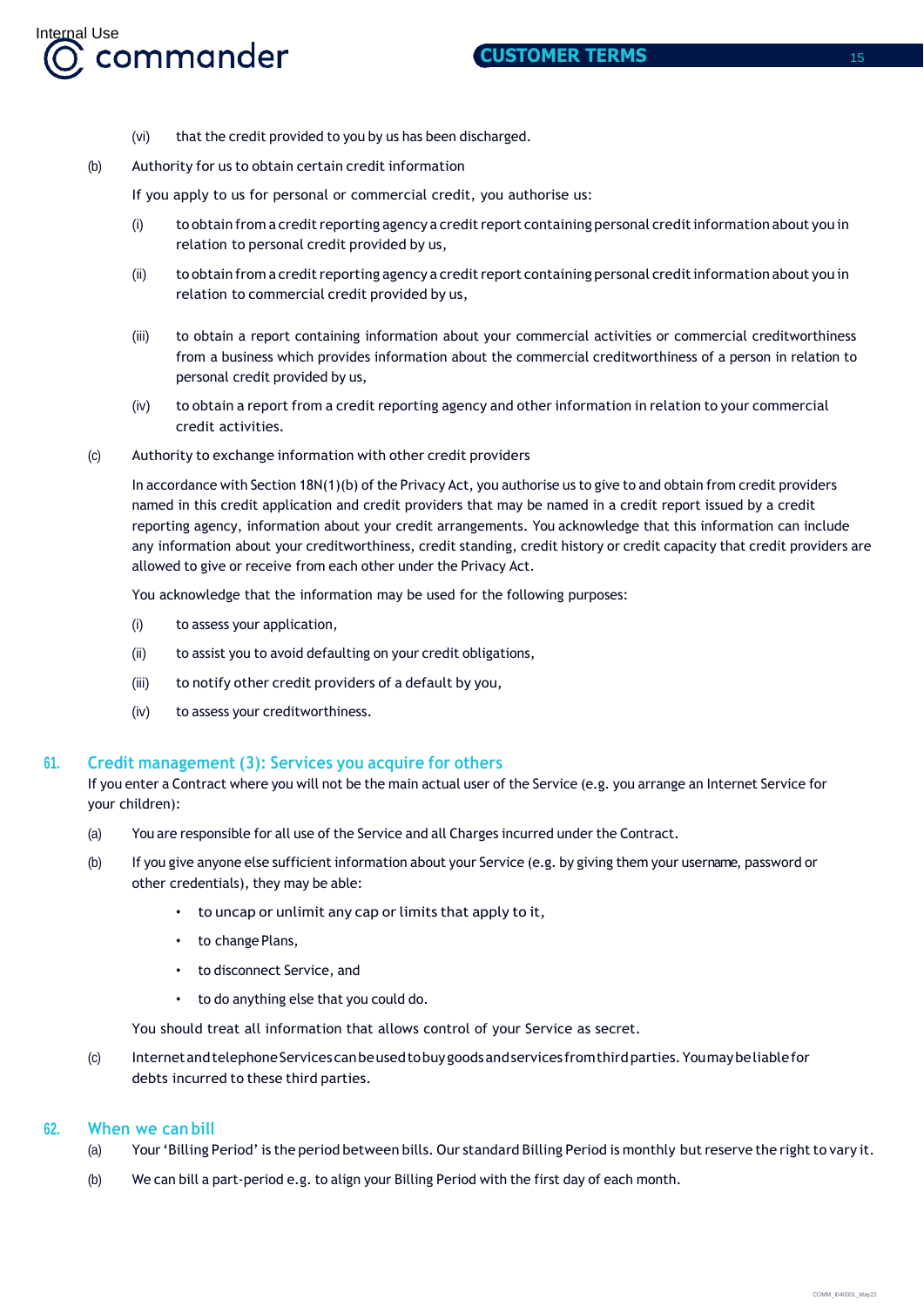

#### (c) We may bill for Charges as follows:

| <b>Type of Charge:</b>              | Payable:                                             |
|-------------------------------------|------------------------------------------------------|
| set up Charge<br>$\bullet$          | immediately                                          |
| periodic Charge<br>٠                | 14 days before the start of the period it relates to |
| usage Charge<br>$\bullet$           | at the end of each Billing Period                    |
| prepaid Charge                      | when you buy a prepaid Service                       |
| call connection Charge<br>$\bullet$ | at the end of each Billing Period                    |
| miscellaneous Charge<br>$\bullet$   | at the end of each Billing Period                    |
| third party Charge<br>٠             | immediately                                          |
| Equipment Charge<br>٠               | when or before we dispatch the Equipment             |

(d) In any case, we may bill you for any Service we have already provided.

#### **63. How we can send you a bill**

- (a) You agree that you can incur a Charge without us issuing any invoice, statement or bill.
- (b) Alternatively, we may choose not to provide an invoice, statement or bill for a Service.
- (c) You agree that we need not offer payment by mail as a payment method for any Service, including a Standard Telephone Service.
- (d) If we do provide an invoice, statement or bill for a Service, we can send it to you in the same way as any other notice, including via your Account Page.

## **64. Extra Charges for bills and information**

- (a) We may charge you an extra Charge if:
	- (i) you request non-standard information about your bill or Charges, or
	- (ii) you ask us to deliver a bill by a method that is not the standard method for a Plan.
		- TCPCustomers:Wewill only make such a Charge when and as permitted by the TCPCode e.g. We will not levy it without first informing you of the amount or how it will be calculated.
- (b) If you request a paper bill when that is not the standard method for a Plan, you may incur an extra Charge as detailed in the Schedule of Fees and Charges.

## **65. Out-of-pocket expenses**

- (a) We may notify you that, in order to supply a Service, we need to incur some out of pocket expense that is not included in other Charges. In that case we will not supply that Service unless you make satisfactory arrangements to pay or reimburse that expense.
- (b) Wenotify you that a Partner may charge us if you report a fault and there was no such fault, or the fault lies with equipment for which the Partner is not responsible, or if you contact the Partner directly. You must pay or reimburse all such amounts.

## **66. GST**

- (a) In this clause, an expression within a pair of asterisks means the same thing as in the GST Act.
- (b) Our prices are taken to be GST inclusive unless they are expressed to be 'GST exclusive', '+ GST' or similar.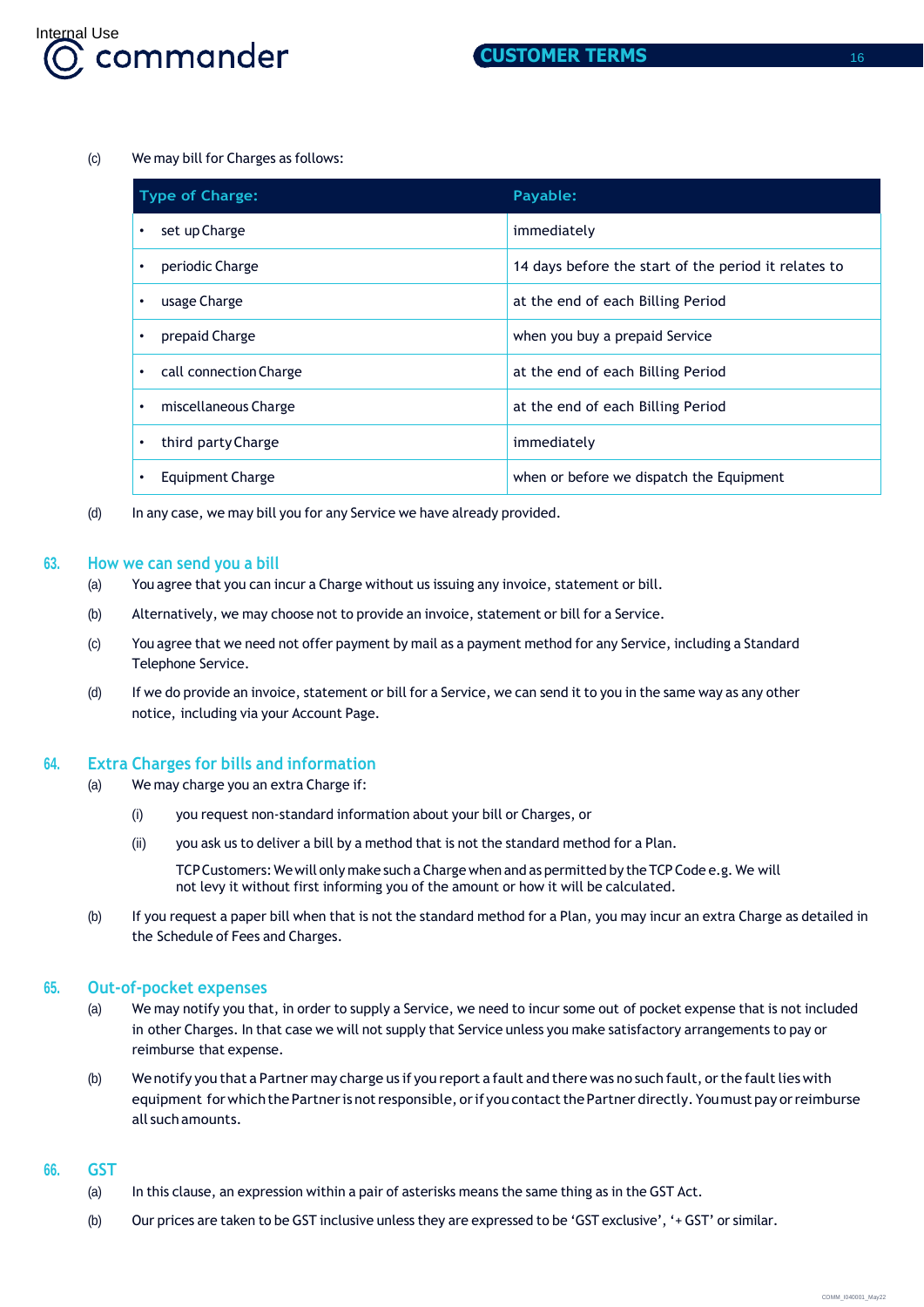- (c) Where any amount is GST inclusive, it is the gross amount, inclusive of any GST payable in respect of any \*taxable supply\* for which that amount is paid. Otherwise:
	- (i) The \*consideration\* payable by you represents the \*value\* of any \*taxable supply\* for which payment is to be made.
	- (ii) If we make a \*taxable supply\* for a \*consideration\*, which represents it's \*value\*, then you must pay immediately the amount of any GST payable in respect of the \*taxable supply\*.
- (d) If these terms require you to pay, reimburse or contribute to an amount paid or payable by us in respect of an \*acquisition\* of a \*taxable supply\* from a third party, the amount you must pay, reimburse or contribute will be the value of the

\*acquisition\* by us less any \*input tax credit\* to which we are entitled plus, if our recovery from you is a \*taxable supply\*, any GST payable under this clause.

(e) We may recover any GST payable under this clause in the same manner as our Charges.

## **67. Late billing**

(a) We may late bill.

Internal Use<br>**(O, commander** 

(b) Our policy on late billing is that we shall only do so up to 190 days in arrears.

TCP Customers: Our policy on late billing is that we shall only do so up to 160 days in arrears.

#### **68. When you must pay**

- (a) Where a direct debit or credit card arrangement applies, we may debit any Charge when it is billed or billable.
- (b) If any bill is overdue for payment, you must pay that bill and any other bill immediately.
- (c) In any other case, you must pay a bill within 14 days after its Bill Date unless a different timeframe is stated in your Plan or Customer Contract.

## **69. How you can Pay**

- (a) If your Plan specifies 'direct debit only' (or similar) then:
	- (i) Direct debit payment is a precondition to supply of Service to you.
	- (ii) We may suspend Service if it is not maintained.

TCPCustomers andSmall BusinessCustomers: Wewill not suspend all Services indefinitely.If a suspension continues for 14 days, we will terminate your Contract or lift the suspension within another 30 days.

- (iii) You must not cause to be reversed any direct debit payment to us, unless you have our prior written approval. Otherwise, you must pay our reasonable costs (including legal fees if necessary) of reinstating the transaction.
- (b) In any other case:
	- (i) Direct debit is our preferred payment method and incurs no surcharges.
	- (ii) Other available payment methods are detailed on your bill. The fees and charges applicable for using a payment method other than direct debt are detailed in the Schedule of Fees and Charges and/or your bill.
	- (iii) payments made using either American Express or Diners Club credit cards are subjectto a surcharge, as detailed in the Schedule of Fees and Charges and/or your bill.
- (c) If any payment you make is dishonoured we may charge you a reasonable payment dishonour fee and recover from you any fees charged by our bank which result from the dishonoured payment.

## **70. Late payment**

If a bill is not paid on time:

(a) you are in breach of your Contract, and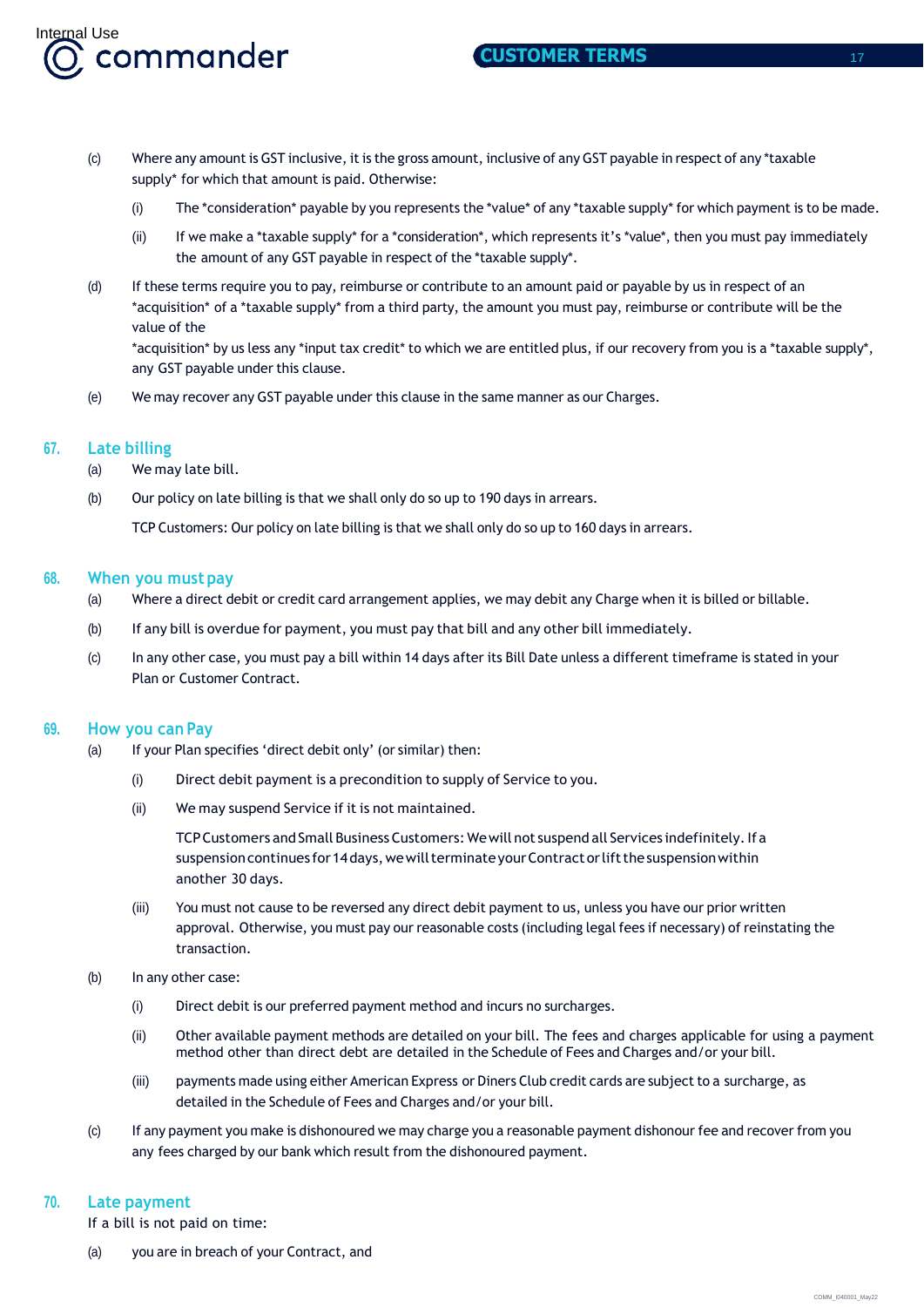

- (b) we may also charge:
	- (i) interest at 1.5% a month from the Bill Date until it is paid in full, or
	- (ii) a reasonable late fee, and
	- (iii) any collection fees and expenses that we incur.

# **71. Early Termination Fees**

The amount if an Early Termination Fee that we are entitled to charge is:

- (a) the amount specified in or calculated in accordance with the relevant Plan; or
- (b) otherwise, a reasonable estimate of our lost profit as a result of an early termination.

# **72. Billing disputes**

- (a) Our records of what you owe us are deemed to be right unless you show them to be wrong. TCP Customers and Small Business Customers: This does not apply to you.
- (b) If you dispute a bill, you must pay it on time. We shall credit you if it is later determined that you are entitled to a credit.

TCP Customers and Small Business Customers: You may defer payment of a genuinely disputed amount while your dispute is being investigated but:

- (i) we can require written evidence that your dispute is genuine,
- (ii) you must still pay all undisputed portions, and
- (iii) if we determine that some or all of the disputed portion is payable, you must pay that amount within 5 days.

TCP Customers and Small Business Customers: We will not take credit management action in relation to a genuinely disputed amount while it is being investigated by us, the TIO or a relevant recognised agency but:

- (i) we can require written evidence that your dispute is genuine,
- (ii) you must still pay any undisputed portion, and
- (iii) if it is determined that some or all of the disputed portion is payable, you must pay that amount within 5 days.
- (c) You may not raise a billing dispute more than 12 months after a bill is issued, and we will not pay any refund or give any credit in respect of a period prior to that.

## **73. Billing for unauthorised use of your account**

You are responsible for, and must pay for, all use of your Service except for unauthorised use that results from our negligence or breach of Consumer Standards.

## **74. Billing agents**

- (a) We may bill you using a billing agent (which may be a related company).
- (b) Payment to our billing agent constitutes payment to us.
- (c) Failure to pay our billing agent constitutes failure to pay us.

## **75. Calls to Mobiles**

- (a) Ourprices for calls to mobile phonesare alwaysquotedonthebasis thatthe mobiletelephoneyou arecalling has its home network in Australia and is located in Australia when you call.
- (b) We cannot necessarily know when a mobile telephone is outside its home network. If it is, extra Charges may apply.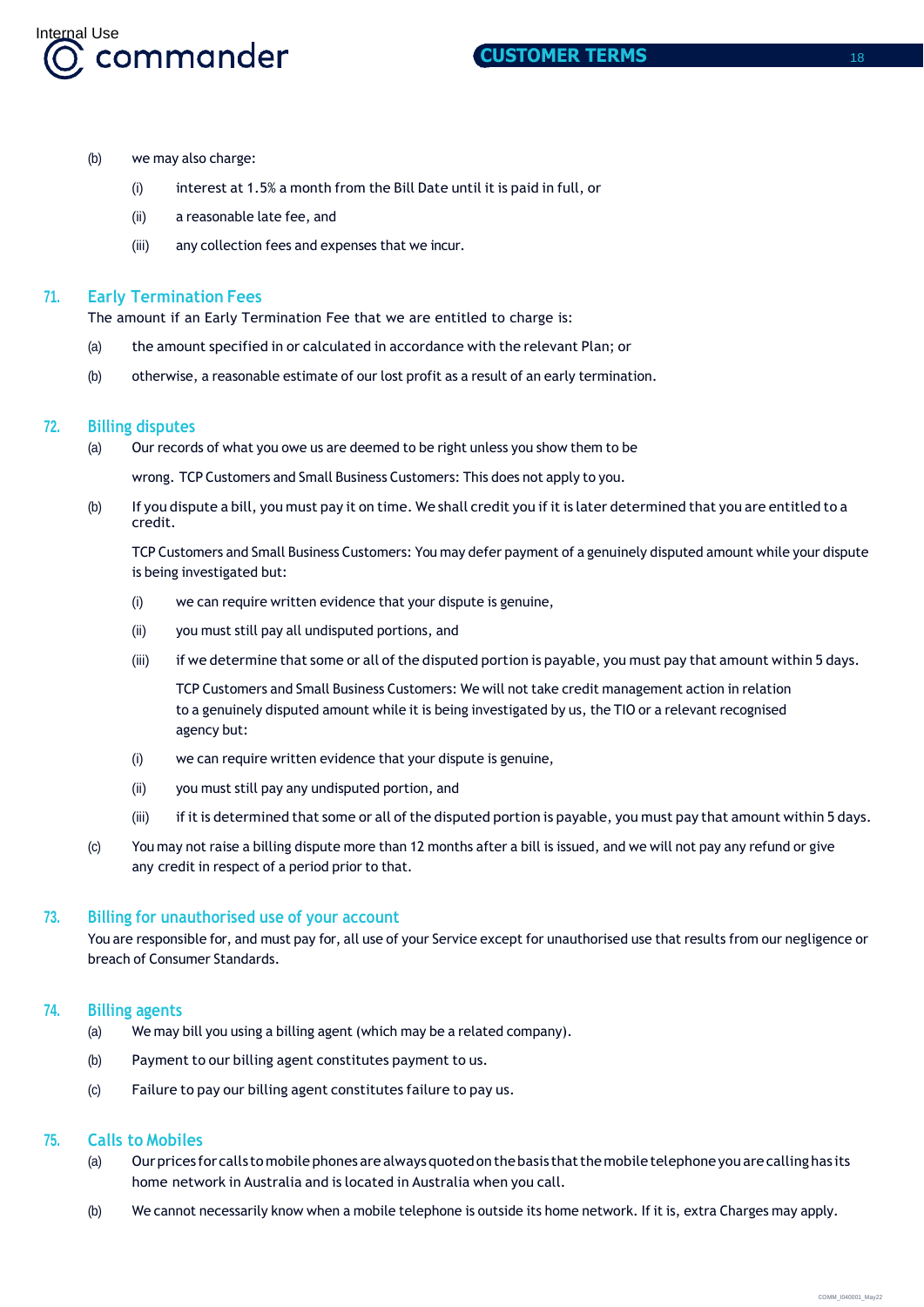

## **76. Payment for third party services**

- (a) Using a Service may depend on you having goods or services supplied by third parties. For instance:
	- (i) In order to use a dial up internet Service, you must have a telephone line, and your modem will make calls using it.
	- (ii) In order to use a local call Service, you must have a suitable handset.
- (b) You are solely responsible for the costs of all third-party goods and services you acquire.

## **77. Part Service**

Intheeventwhereyour Service doesnot containafull Service, e.g., service and equipment/line rental and pre-select calls, youmay be charged a fee per account, as set out in the Schedule of Fees and Charges.

#### **78. Your cooperation**

- (a) You must give us all reasonable cooperation that we require in order to provide a Service to You, and fixing any problems that arise, and resolving any disputes that may arise or complaints that you may have.
- (b) You acknowledge that, where a Service is a carriage service within the meaning of the Telecommunications Act, we or a Partner may be required:
	- (i) to intercept communications over the Service, and
	- (ii) monitor usage of the Service and communications over it.

## **79. Complaints**

- (a) If you have any complaints in connection with the Service (including complaints about your invoice), you should contact us first to resolve the complaint via the contact details available on our website or your bill.
- (b) We will handle your complaint in accordance with our complaints procedure. Information on our complaints procedure may be obtained by contacting us or visit [commander.com.au/customer-terms/complaints-policy.](https://www.commander.com.au/customer-terms/complaints-policy.)
- (c) You are also entitled to make a complaint to the Telecommunications Industry Ombudsman and possibly to the Consumer Affairs office (however described) in your state. We ask that you notify us before you do so, so that we have the opportunity to try to resolve your complaint at that stage.
- (d) We may bill you a reasonable complaint handling Charge.

TCP Customers and Small Business Customers: We will not impose a complaint handling Charge unless (a) we can justify that the investigative / handling process for a complaint is sufficiently onerous on us (b) we have referred to you and discussed it with you (c) we have informed you of the Charge in writing (d) we have provided You with the option to (i) pursue the complaint and pay the Charge (ii) discontinue the complaint or (iii) take the matter to the TIO.

# **80. Termination & suspension by us (1): Early termination**

We may terminate a Contract, or suspend or limit Service if, in relation to that or any other Contract or Service:

- (a) you fail to pay us any money that is due,
- (b) you threaten not to pay us money that you owe us, or will owe us in the future,
- (c) youcausetobereversedanydirectdebitor credit cardpaymentto us (except with our prior written agreement),
- (d) you are in material breach of your Contract,
- (e) you become insolvent,
- (f) we reasonably believe that you have vacated your Premises without notice to us,
- (g) we reasonably consider that it is desirable to do so to facilitate Network maintenance or to protect the Network from harm,
- (h) it becomes technically infeasible for us to continue Service,
- (i) you use a Service in a way that places unreasonable demands on our Network,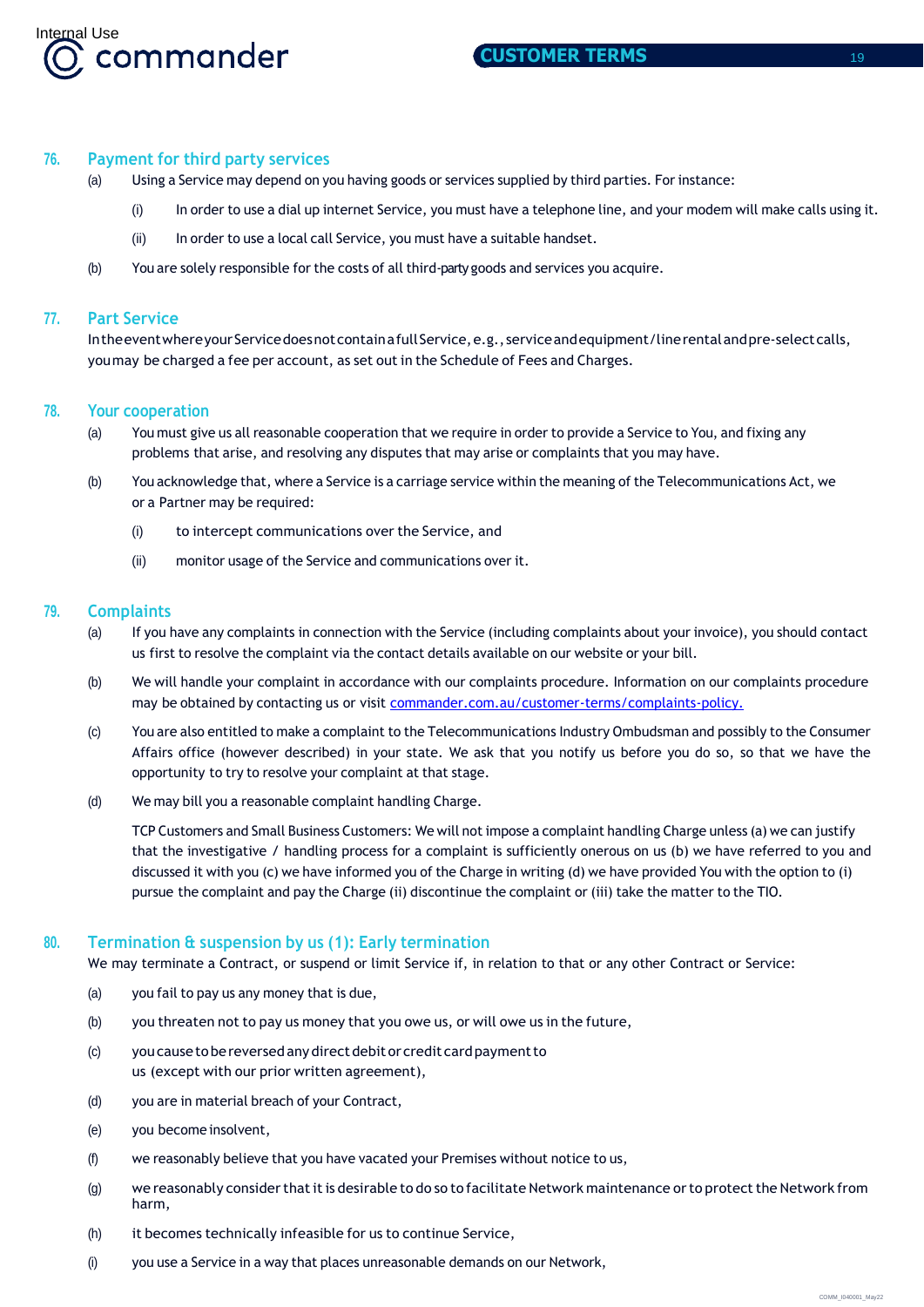

- (j) we are unable to obtain access to your Premises as required to provide, maintain or repair the Service,
- (k) there is an emergency that warrants it,
- (l) you have told us that you no longer require the Service,
- (m) if we reasonably suspect fraud or attempted fraud involving the Service,
- (n) we become entitled to suspend the Service, and the suspension continues for more than a month,
- (o) you are, or become, a carrier or carriage service provider under the Telecommunications Act (and we did not agree to provide you with Service despite that), or
- (p) in any other circumstances stated elsewhere in our Customer Terms.

We may charge a reconnection Charge following action under this clause unless it resulted from our mistake.

TCP Customers and Small Business Customers: We will only terminate Service under this clause if (a) there is a material breach (b) there is evidence to suggest fraud or other illegal conduct in relation to the Service (c) an Acceptable Use Policy provides for it or (d) where termination is based on breach of another Contract: (i) the Contracts are not separate and independent or (ii) there are reasonable grounds for believing you are a credit risk.

TCP Customers and Small Business Customers: We will only suspend or limit

Service under this clause if (a) there is a material breach of your Contract (b) there are reasonable grounds to suspect fraud or other illegal conduct in relation to the Service (c) an Acceptable Use Policy provides for it (d) there are reasonable grounds for believing you represent a credit risk in relation to the Service and we take reasonable steps to give you notice of the suspension or rationing or (e) where suspension or rationing is based on breach of another Contract: (i) the Contracts are not separate and independent or (ii) there are reasonable grounds for believing you are a credit risk.

TCP Customers and Small Business Customers: We will not suspend all

Services under a Contract indefinitely. If a suspension continues for 14 days, we will terminate your Contract or lift the suspension within another 30 days.

#### **81. Termination & suspension by us (2): Other events**

- (a) We may terminate a Contract or suspend performance of our obligations under the Contract if you die or become bankrupt, insolvent or subject to a winding-up order or similar insolvency event, if we have a reasonable belief that we are unlikely to receive or retain payments for amounts due and payable by you under the Contract.
- (b) We may suspend or restrict the supply Service if there are reasonable grounds for believing:
	- (i) a serious threat or risk exists to the security or integrity of the Network, or
	- (ii) the provision of the Service may cause death, personal injury or damage to property.
- (c) We may suspend or restrict Service in cases of emergency, including for the provision of support to emergency and other essential services.
- (d) We may terminate a Contract or suspend or limit or vary performance of our obligations under it to comply with:
	- (i) legislative or regulatory requirements, or
	- (ii) the order of a court orlawful direction of a competent authority –to the extentthe legislative or regulatory requirements or order or direction unavoidably requires us to do so.
- (e) We may suspend, intercept or terminate a service in order to comply with a warrant or other court order, or as otherwise required or authorised by law.

TCP Customers and Small Business Customers: We will not suspend all

Services under a Contract indefinitely. If a suspension continues for 14 days, we will terminate your Contract or lift the suspension within another 30 days.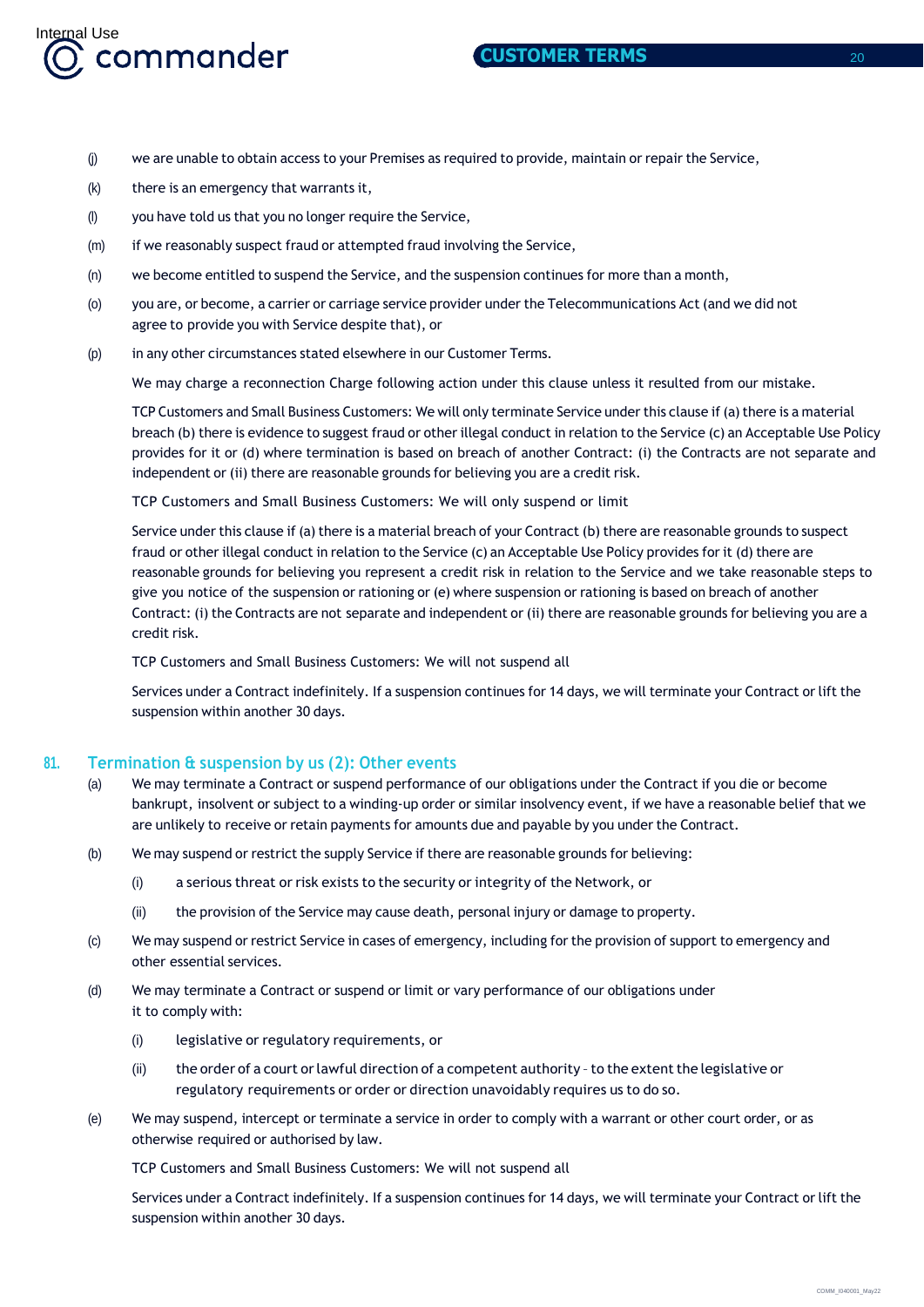

## **82. Early termination by you**

- (a) You are not entitled to simply choose to terminate a Contract during its fixed or minimum term, unless our Customer Terms or the law says otherwise.
- (b) Our Plans are priced on the basis that you will complete your Contract.
- (c) Where you are entitled to terminate your Contract early, we may bill you for:
	- (i) any outstanding amounts for installation costs or equipment that can be used in connection with services provided by other suppliers, and
	- (ii) usage or network access charges incurred up to the date on which the Contract ends.
- (d) If we agree that you may terminate it early in any other circumstances, we may bill you:
	- (i) an Early Termination Fee,
	- (ii) any applicable amounts under clause (e),
	- (iii) a reasonable administration Charge,
	- (iv) usage or network access charges incurred up to the date on which the Contract ends, and
	- (v) any other Charge (including an early termination Charge) that is specified in the applicable Plan or the Price List.
- (e) Some of our Plans discount, defer or waive normal equipment or installation costs (e.g. include a \$0 up-front modem or zero set up fees) in exchange for a certain minimum or fixed term. If you want to terminate a Contract under such a Plan early (and we agree that you may do so), we may bill you an additional Charge for those items representing their reasonable value pro-rated against the portion of the minimum or fixed term that is to be truncated.

## **83. Termination by you**

- (a) You may terminate your Contract:
	- (i) (except during a fixed or minimum term) at any time, on 30 days written notice; or
	- (ii) by giving us written notice if we breach a term of your Contract and:
		- the breach is material and we cannot remedy it; or
		- the breach can be remedied, but we do not remedy it within 30 days of receipt of a written notice from you requiring it to be remedied; or
	- (iii) by giving us written notice if an Intervening Event occurs and you are unable to use the Service for more than 14 days.
- (b) You may also terminate your Contract:
	- (i) in any other circumstances where your Contract provides for it; or
	- (ii) (in a case where you have a non-excludable legal right to do so) by transferring the Service from us to another supplier. We will cancel the Service and terminate your Contract immediately once the other supplier has informed us that you have elected to transfer the Service from us to that other supplier.

## **84. Post-termination**

If a Contract ends:

- (a) Our obligations to you under that Contract are at an end.
- (b) We may bill you for any Services we have not yet invoiced and all other amounts we are entitled to under the Contract.
- (c) All bills are payable immediately.

TCP Customers and Small Business Customers: We shall notify you of a due date for amounts that constitute Early Termination Fees or previously unbilled Charges. It will allow a reasonable period.

(d) You authorise us to recover any undisputed outstanding Charges and Early Termination Fees from any overpayment you have made, or direct debit them from your credit card or bank account if you normally pay by direct debit.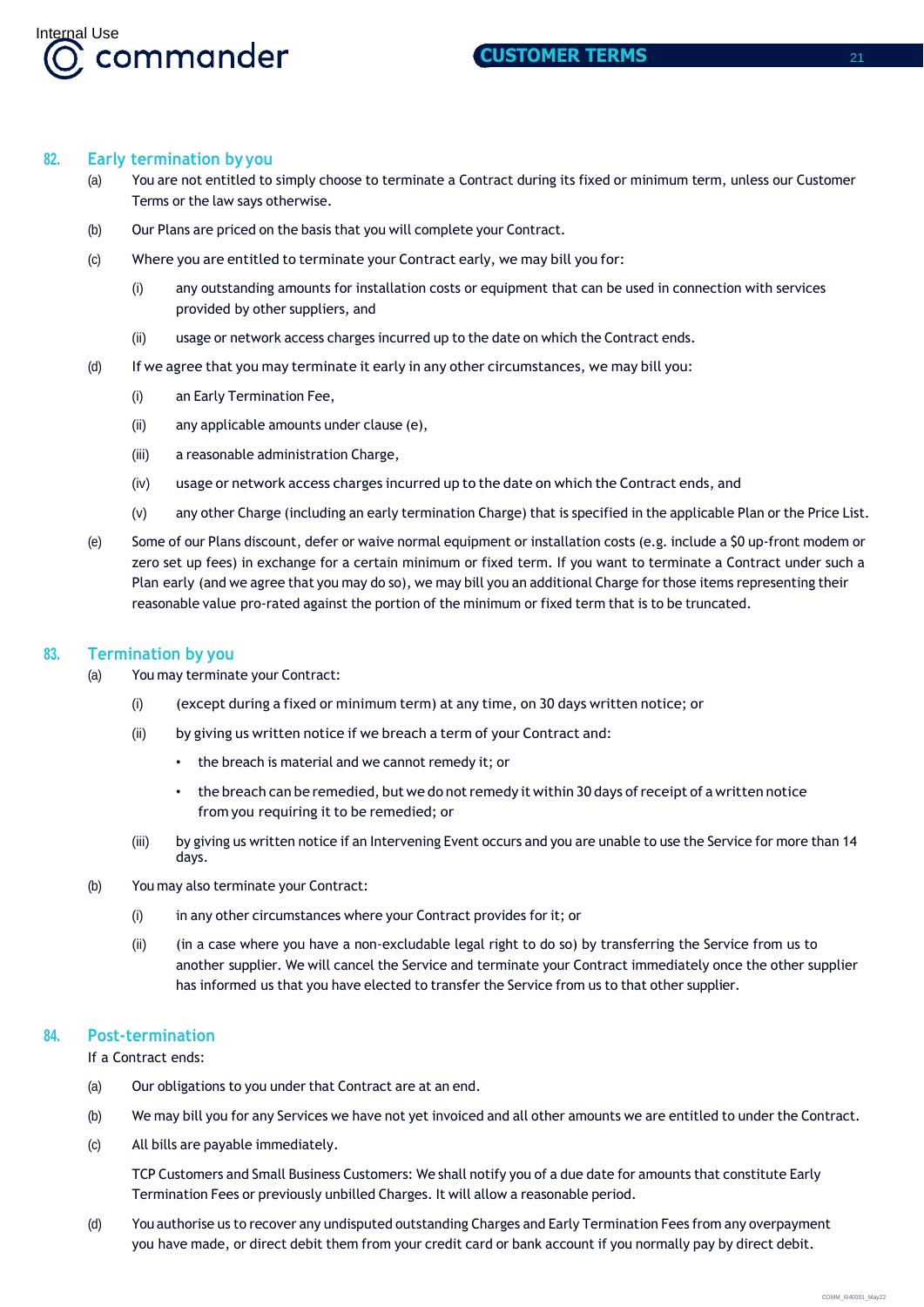

- (e) You must return to us, promptly, any of our equipment under your control. (If you fail to do so, we may bill you a reasonable Charge forit.)
- (f) Any cause of action that either of us had against the other predating the termination is not affected,
- (g) The limitations of our liability, and our rights of indemnity, under our Customer Terms continue,
- (h) No other Contract is affected unless we also terminate it.

TCP Customers and Small Business Customers: We will only terminate a Contract solely on the basis of a breach of another Contract if the Contracts are not separate and independent.

Otherwise, that Contract is at an end for all purposes.

#### **85. Suspension of Service**

We may suspend Service at any time, without liability and immediately by reasonable notice to you (except in the case of an emergency or your death), if:

- (a) there are problems with the Network, or we or our Partners need to suspend the Services to conduct operational and maintenance work on the Network;
- (b) you fail to pay any amount owing tous in respect of the Service under your Customer Contract (which is not the subject of a bona fide dispute should we include - which has been communicated to us, it wouldn't be bona fide if they didn't communicate it to us) by the due date, and you fail to pay that amount within the period specified in any subsequent

notice we sendyou;

- (c) you breach a material term of your Customer Contract, including terms relating to your use of the Service, our Acceptable Use Policy or any Fair Use Policy, and that breach cannot be remedied;
- (d) you breach a material term of your Customer Contract, including terms relating to your use of the Service, our Acceptable Use Policy or any Fair Use Policy, and that breach can be remedied, but you do not remedy that breach within 30 days of receipt of a notice from us requiring the breach to be remedied;
- (e) you are the subject of an Insolvency Event;
- (f) we reasonably suspect that you, an End User or any person in connection with the Service is fraudulent or where evidence suggests illegal conduct in relation to the Service;
- (g) we reasonably believe that you may be a credit risk in relation to the Service;
- (h) you are a natural person (and not a company) and you die;
- (i) there is an emergency;
- (j) there is a threat or risk to the security of the Service or integrity of the Network;
- (k) the Service may cause death, personal injury or damage to property;
- (l) we are required to do so to comply with any law or direction of any Regulator;
- (m) an Intervening Event occurs; or
- (n) we are otherwise entitled to do so under your Customer Contract.

#### **86. Charges during a period of suspension**

If we suspend Service:

- (a) because of your fault or breach of your Contract you remain liable for all Charges payable under your Contract during the period of suspension;
- (b) otherwise you are entitled to a pro rata reduction in Charges in respect of the period of suspension.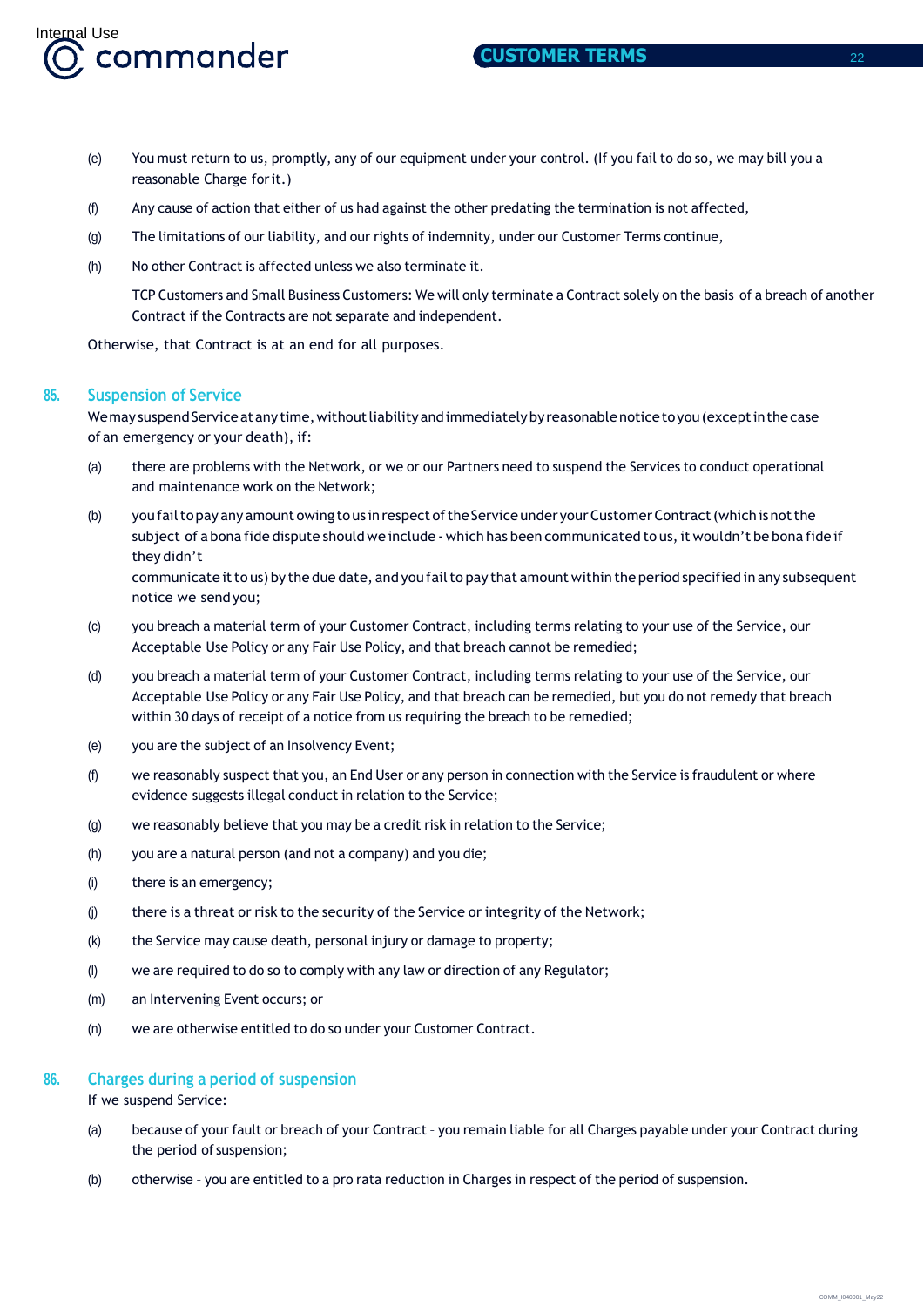

## **87. Errors in our documents**

- (a) Clerical or computation errors and misprints in any documentthat we provide to you in connectionwith your Contract, including any Plan terms, catalogues, price lists, delivery dockets, invoices, statements or credit notes, may be corrected by us reissuing the document or by otherwise giving you notice ofthe error or misprint with reference to the original document.
- (b) You are not entitled to a reduction or variation in the price of the Services by reason of any such errors or misprints.

#### **88. Carrier or Carriage ServiceProvider**

- (a) You represent that you are not a carrier or a Carriage Service Provider.
- (b) If you do become a Carrier or a Carriage Service Provider, then we or our Partners may immediately cancel the Service and terminate your Contract by notice to you.

#### **89. Provision of Services by our Partners**

- (a) If we terminate an arrangement with a Partner through which we supply the Service to you, you acknowledge that our Partner may arrange to supply you with the Service directly.
- (b) If our rights and obligations under your Contract are assigned or novated to our Partner in order to supply the Service directly to you, you acknowledge that the rate plan and Charges applicable to the provision of the Service may be altered to the nearest applicable Partner rate plan.

#### **90. Assignment**

- (a) We may assign or novate all or part of our rights and obligations under your Contract to any of our Partners without your consent provided your rights not being adversely affected by such assignment or novation.
- (b) You cannot assign or novate all or part of your rights and obligations under your Contract unless we agree in writing.

#### **91. Notices**

We may give any written notice to you in connection with, or as required by our Customer Terms, by sending the notice to you via email, post or fax (as indicated on your Service application) or by otherwise sending an SMS to your mobile device.

## **92. Governing law**

YourContractisgovernedbyandmustbeconstruedinaccordancewiththelawsofVictoria.Youandwesubmittothe exclusive jurisdiction of the courts of Victoria and the Commonwealth of Australia.

TCP Customers and Small Business Customers: Your Contract is governed by and must be construed in accordance with the laws of your State or Territory of residence. You and we submit to the exclusive jurisdiction of the courts of that State or Territory and the Commonwealth of Australia.

# **93. No waiver**

A failure, delay, relaxation or indulgence by us in exercising any power or right conferred under your Contract (such as a right that we have due to your breach of your Contract) does not operate as a waiver of the power or right.

#### **94. Commission**

We may pay a commission to any agent, employee, contractor or dealer in connection with the acquisition of the Services and your Customer Contract.

## **95. Information about your rights**

Information and advice about your rights can be obtained by contacting the Australian Communications and Media Authority, the Telecommunications Industry Ombudsman, the Australian Competition and Consumer Commission, or the relevant Department of Fair Trading or Department of Consumer Affairs in your State or Territory.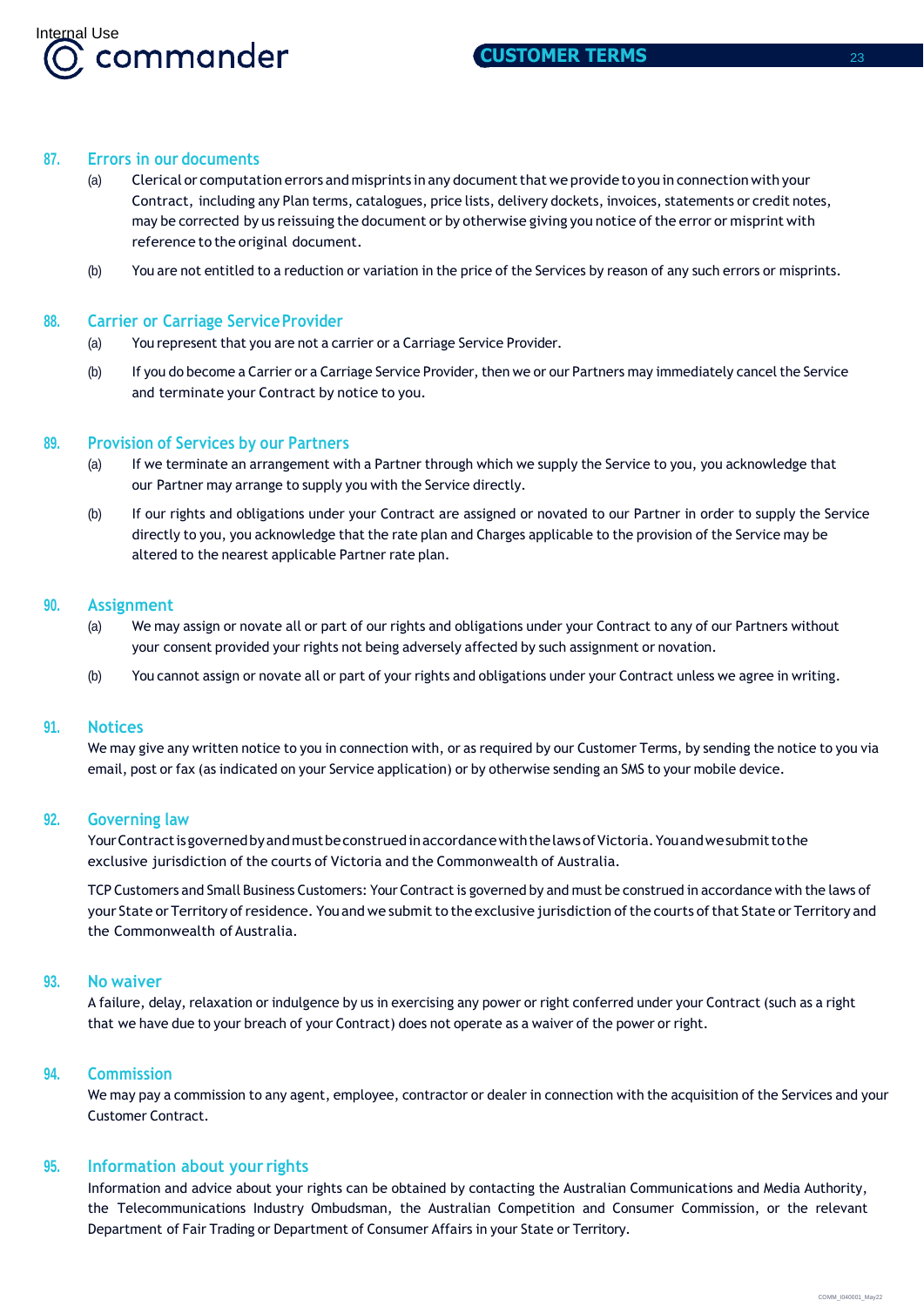

## **96. Complaints and assistance services**

Our contact details are available on our website.

You may contact us and make any complaint by contacting us or the following assistance services:

- (a) Customer Service refer to our website or your bill
- (b) National Relay Service 133 677
- (c) Translating and Interpreting Service 131 450

## **97. Interpreting your Contract**

- (a) If an expression is defined in the Dictionary in clause 98, that is what it means.
- (b) If an expression is defined in the Dictionary, grammatical derivatives of that expression have a corresponding meaning. (For instance, if 'to colour' means 'to paint red', then 'coloured' means 'painted red'.)
- (c) Expressions like 'includes', 'including', 'e.g.' and 'such as' are not words of limitation. Any examples that follow them are not to be taken as an exhaustive list.
- (d) Headings are only for convenience. They are to be ignored when interpreting our Customer Terms.
- (e) A schedule to a document is part of that document.
- (f) A reference to the singular includes the plural and vice versa.
- (g) Where one thing is said to include one or more other things, it is not limited to those other things.
- (h) There is no significance in the use of gender-specific language.
- (i) A 'person' includes any entity which can sue and be sued.
- (j) A 'person' includes any legal successor to or representative of that person.
- (k) A reference to a law includes any amendment or replacement of that law.
- (l) Anything that is unenforceable must be read down, to the point of severance if necessary.
- (m) Anything we can do; we may do through an appropriately authorised representative.
- (n) Any matter in our discretion is in our absolute and unfettered discretion. TCP Customers and Small Business Customers: We will not unilaterally determine or enforce a right or obligation under your Contract without stating, in reasonable detail, the act, omission, condition, event or legislation which affords us the right to do so.
- (o) A reference to a document includes the document as modified from time to time and any document replacing it.
- (p) If something is to be or may be done on a day that is not a Business Day, then it must be done on the next Business Day.
- (q) The word "month" means calendar month and the word "year" means 12 months.
- (r) The words "in writing" include any communication sent by letter, facsimile transmission or email or any other form of communication capable of being read by the recipient.
- (s) A reference to all or any part of a statute, rule, regulation or ordinance (statute) includes that statute as amended, consolidated, reenacted or replaced from time to time.
- (t) Money amounts are stated in Australian currency unless otherwise specified.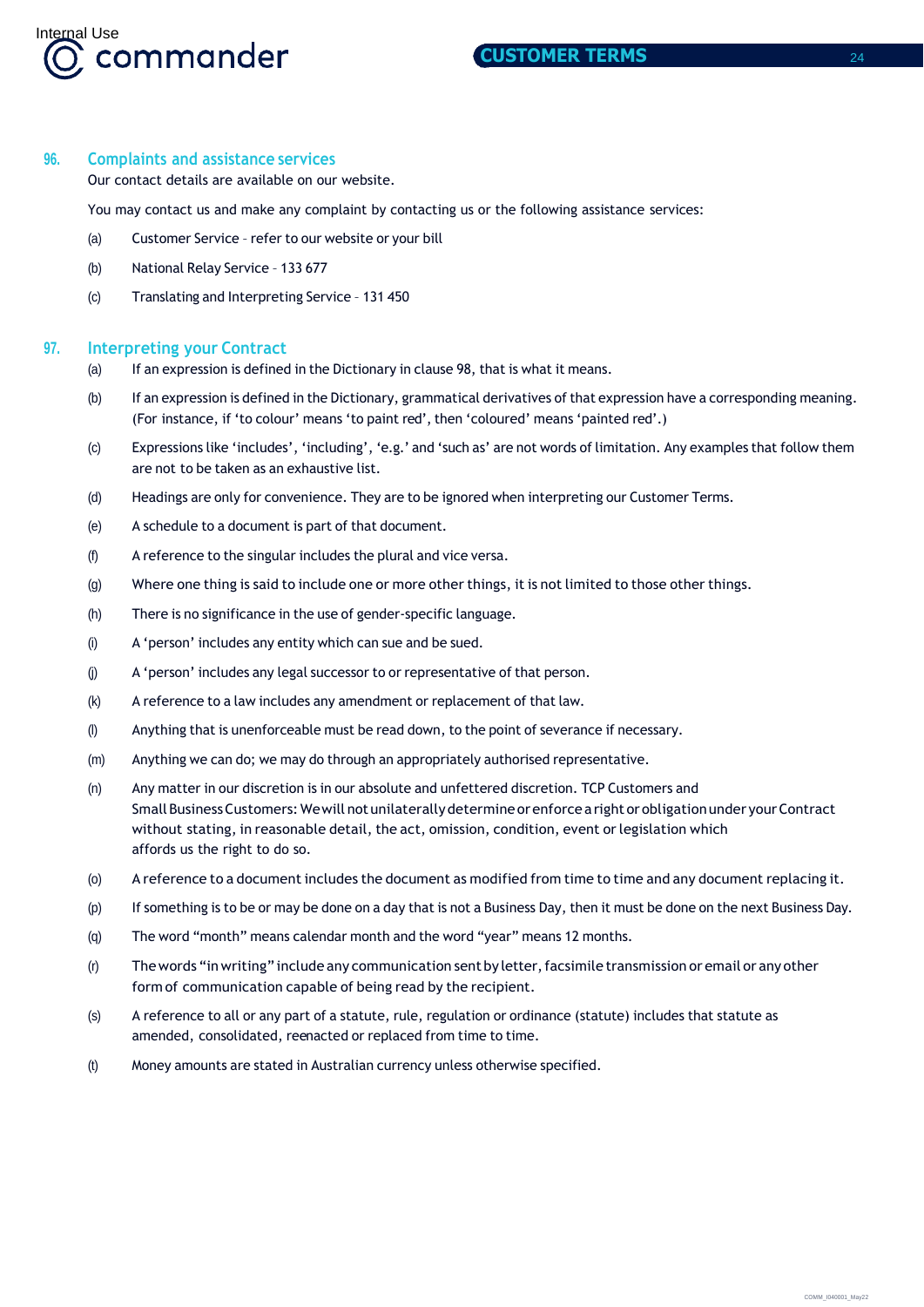

# **98. Dictionary**

| The expression:                 | Means:                                                                                                                                                                                                                                                                                                                                                                                                                         |
|---------------------------------|--------------------------------------------------------------------------------------------------------------------------------------------------------------------------------------------------------------------------------------------------------------------------------------------------------------------------------------------------------------------------------------------------------------------------------|
| Acceptable Use Policy           | an acceptable use policy made under our Customer Terms                                                                                                                                                                                                                                                                                                                                                                         |
| <b>Account Page</b>             | a web page or facility we may provide that permits you to view and / or<br>manage details of your account                                                                                                                                                                                                                                                                                                                      |
| <b>Application Date</b>         | as in clause 20(a)                                                                                                                                                                                                                                                                                                                                                                                                             |
| Australian Consumer Law         | the Australian Consumer Law set out in<br>Schedule 2 of the Competition and Consumer Act 2010 (Cth).                                                                                                                                                                                                                                                                                                                           |
| <b>Bundled Equipment</b>        | as in clause 13                                                                                                                                                                                                                                                                                                                                                                                                                |
| <b>Business Day</b>             | Monday to Friday excluding statutory holidays                                                                                                                                                                                                                                                                                                                                                                                  |
| Carriage Service                | as in the Telecommunications Act                                                                                                                                                                                                                                                                                                                                                                                               |
| Carriage Service Provider       | as in the Telecommunications Act                                                                                                                                                                                                                                                                                                                                                                                               |
| Carrier                         | as in the Telecommunications Act                                                                                                                                                                                                                                                                                                                                                                                               |
| Charge                          | a charge applicable under your Customer Contract                                                                                                                                                                                                                                                                                                                                                                               |
| Commander                       | As in clause 2                                                                                                                                                                                                                                                                                                                                                                                                                 |
| <b>Commander Facilities</b>     | Facilities that we manage and maintain                                                                                                                                                                                                                                                                                                                                                                                         |
| <b>Consumer Product</b>         | (a) a Carriage Service; (b) any other telecommunications related goods or<br>services we supplied under a contract for supply of a Carriage Service; and (c)<br>a content service (other than a subscription broadcasting service or a<br>television subscription narrowcasting service within the meaning of the<br>Broadcasting Services Act 1992) that we provide in connection with the<br>supply of the Carriage Service. |
| <b>Consumer Standards</b>       | has the meaning given in clause 16                                                                                                                                                                                                                                                                                                                                                                                             |
| <b>Customer Contract</b>        | has the meaning given in clause 3                                                                                                                                                                                                                                                                                                                                                                                              |
| <b>Contract Date</b>            | as in clause 19(b)                                                                                                                                                                                                                                                                                                                                                                                                             |
| <b>Customer Terms</b>           | as in clause 1                                                                                                                                                                                                                                                                                                                                                                                                                 |
| <b>Delivery Date</b>            | as in clause 30                                                                                                                                                                                                                                                                                                                                                                                                                |
| <b>Early Termination Fee</b>    | as in clause 71                                                                                                                                                                                                                                                                                                                                                                                                                |
| <b>Early Termination Rights</b> | the right to terminate your Customer Contract early, in the circumstances<br>described in clause 49                                                                                                                                                                                                                                                                                                                            |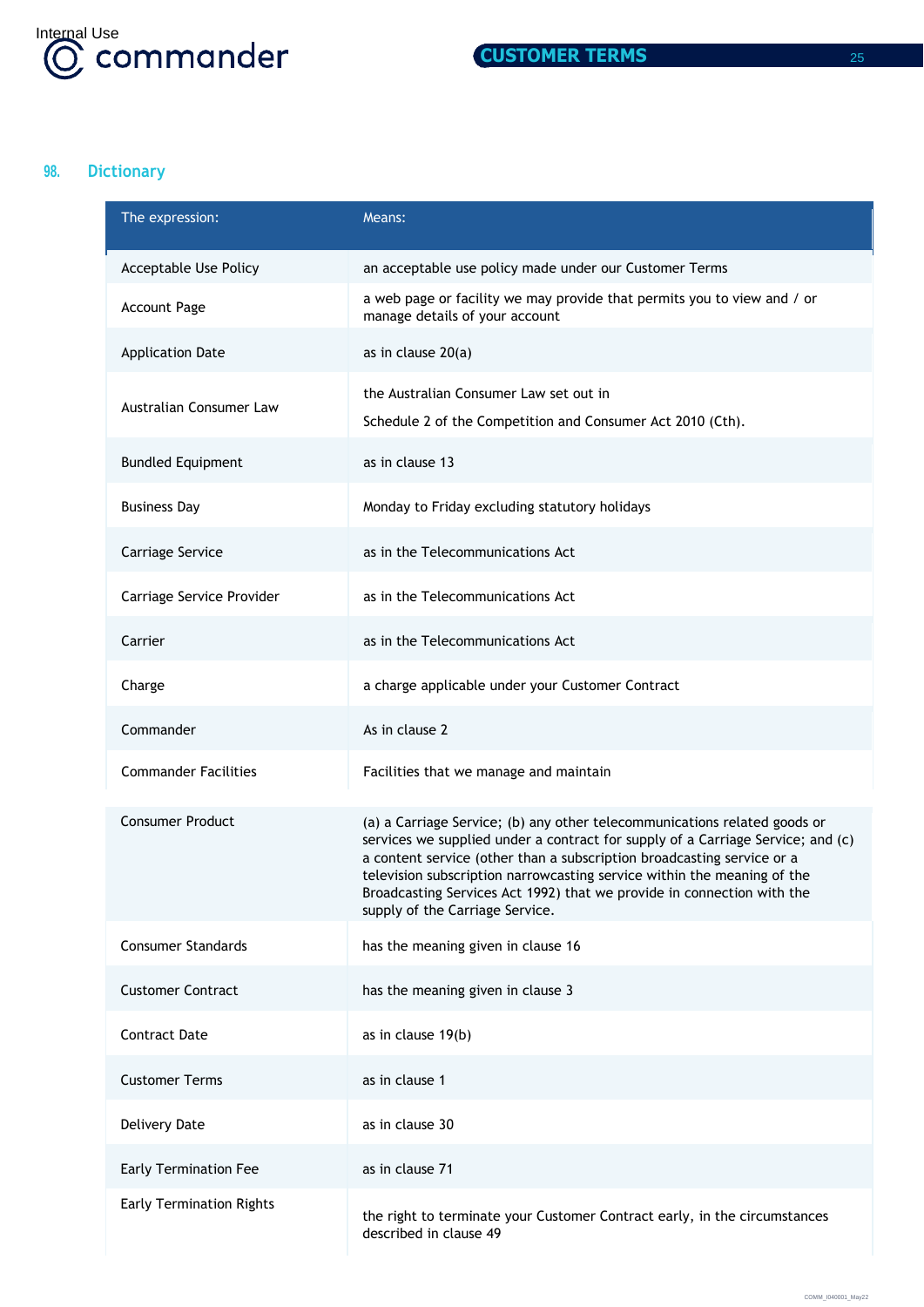

| $\mathcal{L}(\mathcal{L})$ |  |
|----------------------------|--|
|                            |  |
|                            |  |
|                            |  |

| The expression:               | Means:                                                                                                                                                                                                                                                                                                                                                                                                                                         |
|-------------------------------|------------------------------------------------------------------------------------------------------------------------------------------------------------------------------------------------------------------------------------------------------------------------------------------------------------------------------------------------------------------------------------------------------------------------------------------------|
| End User                      | as in clause 22(b)                                                                                                                                                                                                                                                                                                                                                                                                                             |
| Equipment                     | a handset, modem, router or other hardware                                                                                                                                                                                                                                                                                                                                                                                                     |
| <b>Facilities</b>             | equipment and network infrastructure of all kinds used to provide or in<br>connection with the provision of a Service                                                                                                                                                                                                                                                                                                                          |
| Fair Use Policy               | as in clause 8                                                                                                                                                                                                                                                                                                                                                                                                                                 |
| <b>GST</b>                    | Goods and Services Tax                                                                                                                                                                                                                                                                                                                                                                                                                         |
| <b>GST Act</b>                | A New Tax System (Goods and Services Tax) Act 1999 (Cth)                                                                                                                                                                                                                                                                                                                                                                                       |
| Insolvency Event              | includes an event where a receiver or receiver and manager is appointed over<br>any of your property or assets, an administrator, liquidator or provisional<br>liquidator is appointed to you, you enter into any arrangement with your<br>creditors, you become unable to pay your debts when they are due, you are<br>wound up or become bankrupt, or any other analogous event or circumstance<br>occurs under the laws of any jurisdiction |
| Intervening Event             | an event beyond our reasonable control which interferes with and prevents us<br>from providing the Services to you. Such events include any act or omission of<br>our Suppliers, any disruption to our or our Suppliers' networks, infrastructure<br>and equipment, failure of any electrical power supply, changes to any laws or<br>regulations, and acts of God, lightning strikes, earthquakes, floods or other<br>natural disaster        |
| Law                           | as in clause 23                                                                                                                                                                                                                                                                                                                                                                                                                                |
| <b>Network</b>                | as in clause 21                                                                                                                                                                                                                                                                                                                                                                                                                                |
| Numbering Plan                | the Telecommunications Numbering Plan                                                                                                                                                                                                                                                                                                                                                                                                          |
| <b>Operational Directions</b> | as in clause 9                                                                                                                                                                                                                                                                                                                                                                                                                                 |
|                               | a third party that, under a contract with us, provides                                                                                                                                                                                                                                                                                                                                                                                         |
| Partner                       | (a) access to Facilities they manage or maintain or                                                                                                                                                                                                                                                                                                                                                                                            |
| <b>Partner Facilities</b>     | (b) content that we resupply to you                                                                                                                                                                                                                                                                                                                                                                                                            |
|                               | Facilities that are managed or maintained by a Partner                                                                                                                                                                                                                                                                                                                                                                                         |
| <b>Partner Requirements</b>   | as in clause 10                                                                                                                                                                                                                                                                                                                                                                                                                                |
| Periodic entitlements         | as in clause 6                                                                                                                                                                                                                                                                                                                                                                                                                                 |
| Plan                          | a particular set of features, entitlements, term of contract, Charges and special<br>conditions in connection with a Service                                                                                                                                                                                                                                                                                                                   |
| Price List                    | as in clause 53                                                                                                                                                                                                                                                                                                                                                                                                                                |
| Privacy Act                   | Privacy Act 1988 (Cth)                                                                                                                                                                                                                                                                                                                                                                                                                         |
| Product                       | goods and / or services                                                                                                                                                                                                                                                                                                                                                                                                                        |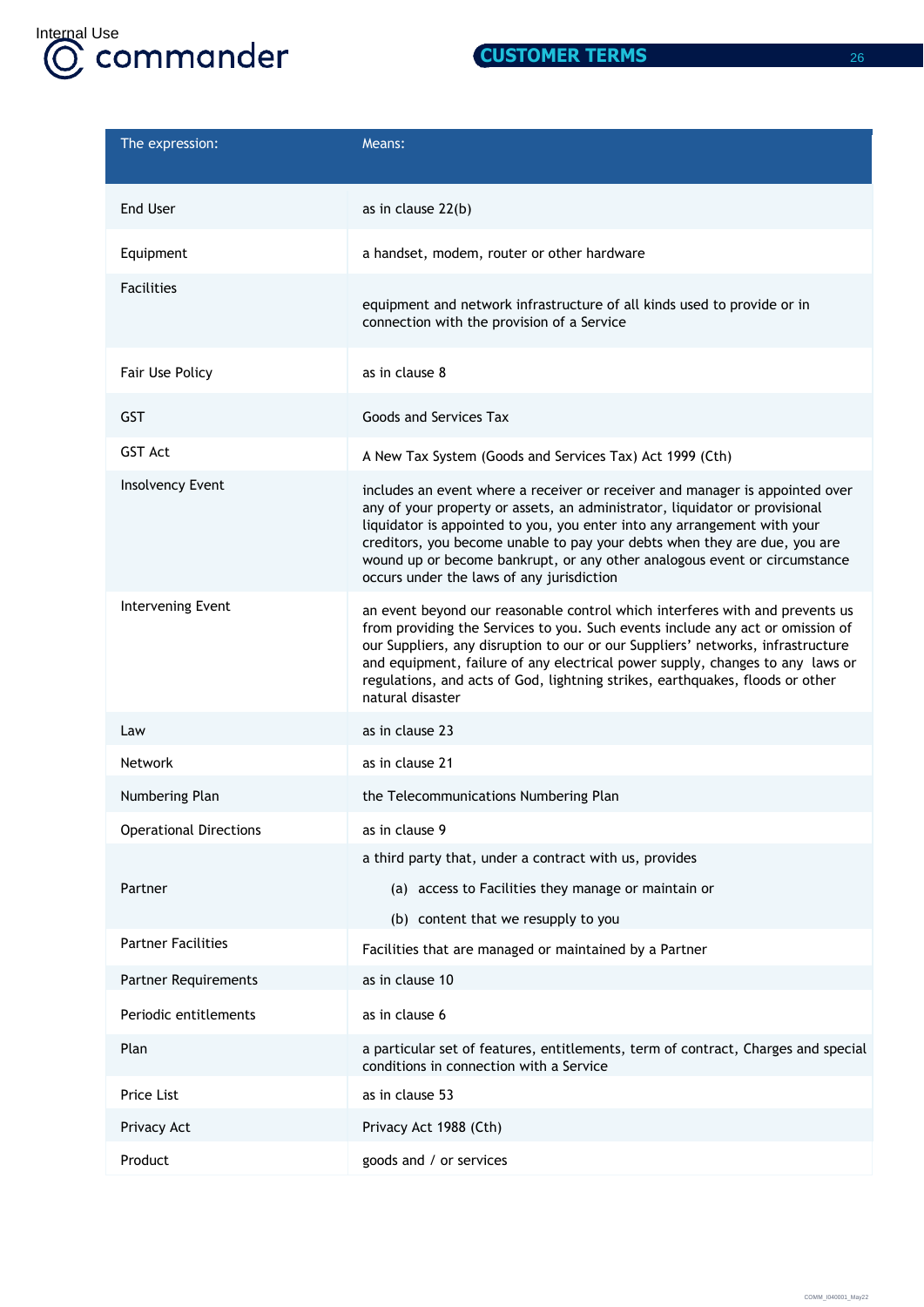

| The expression:                   | Means:                                                                                                                                                                                                                                                                                                                                                                                                                                                                                                                                                                                                                                               |
|-----------------------------------|------------------------------------------------------------------------------------------------------------------------------------------------------------------------------------------------------------------------------------------------------------------------------------------------------------------------------------------------------------------------------------------------------------------------------------------------------------------------------------------------------------------------------------------------------------------------------------------------------------------------------------------------------|
| Regulator                         | includes the Australian Communications and Media Authority, the Australian<br>Competition and Consumer<br>Commission, the Telecommunications Industry Ombudsman, Communications<br>Alliance Limited and any other relevant government or statutory body or<br>authority Service a service (and includes Equipment) which we provide to you,<br>including but not limited to (a) a Standard Telephone Service; or (b) a carriage<br>service of a kind specified in the Telecommunications Regulations 2001 (which<br>includes Internet Services); or (c) ancillary goods or service of a kind specified<br>in the Telecommunications Regulations 2001 |
| Schedule of Fees and Charges      | the Schedule of Fees and Charges available at<br>https://www.commander.com.au/customer-terms                                                                                                                                                                                                                                                                                                                                                                                                                                                                                                                                                         |
| Service                           | a product or service supplied by Commander to you under this Customer<br>Contract                                                                                                                                                                                                                                                                                                                                                                                                                                                                                                                                                                    |
| Service Level Agreement           | a written service quality assurance titled as such                                                                                                                                                                                                                                                                                                                                                                                                                                                                                                                                                                                                   |
| Service Start Date                | as in clause $20(c)$                                                                                                                                                                                                                                                                                                                                                                                                                                                                                                                                                                                                                                 |
| <b>Service Terms</b>              | terms and conditions that apply to particular Services, usually as set out in a<br>document titled as such                                                                                                                                                                                                                                                                                                                                                                                                                                                                                                                                           |
| Site                              | as in clause 30                                                                                                                                                                                                                                                                                                                                                                                                                                                                                                                                                                                                                                      |
| <b>Small Business Contract</b>    | as described in section 23(4) of the Australian Consumer Law, being a contract<br>where:<br>(a) the contract is for a supply of goods or services, or a sale or grant of an<br>interest in land; and<br>at the time the contract is entered into, at least one party to the contract<br>(b)<br>is a business that employs fewer than 20 persons; and<br>(c) either of the following applies:<br>the upfront price payable under the contract does not exceed<br>(i)<br>\$300,000; or<br>the contract has a duration of more than 12 months, and the upfront<br>(ii)<br>price payable under the contract does not exceed \$1,000,000                  |
| <b>Small Business Customer</b>    | A Customer who is a party to a Customer Contract which is a Small Business<br>Contract.                                                                                                                                                                                                                                                                                                                                                                                                                                                                                                                                                              |
| Spam                              | an unsolicited commercial electronic message within the meaning of the Spam<br>Act 2003                                                                                                                                                                                                                                                                                                                                                                                                                                                                                                                                                              |
| Special Promotion                 | a special promotion we may offer from time to time, on terms we notify in<br>connection with the offer                                                                                                                                                                                                                                                                                                                                                                                                                                                                                                                                               |
| <b>Standard Telephone Service</b> | as in section 6 of the Telecommunications (Consumer Protection and Service<br>Standards) Act 1999                                                                                                                                                                                                                                                                                                                                                                                                                                                                                                                                                    |
| <b>TCP Code</b>                   | Industry Code C628:2019 Telecommunications Consumer Protections Code                                                                                                                                                                                                                                                                                                                                                                                                                                                                                                                                                                                 |
| <b>TCP Customer</b>               | (a) a person who acquires a Consumer Product for the primary purpose of<br>personal or domestic use; or<br>(b) a business or non-profit organisation which at the time it enters into a<br>contract with us:<br>(i) does not have a genuine and reasonable opportunity to negotiate the<br>terms of the contract; and<br>(ii) has or will have an annual spend with us which is, or is estimated on<br>reasonable grounds by us to be, no greater than \$20,000 - other than a person<br>acquiring a Consumer Product for resale                                                                                                                     |
| <b>Telecommunications Act</b>     | Telecommunications Act 1997 (Cth)                                                                                                                                                                                                                                                                                                                                                                                                                                                                                                                                                                                                                    |
| Use-by Date                       | has the meaning give in clause 7(b)                                                                                                                                                                                                                                                                                                                                                                                                                                                                                                                                                                                                                  |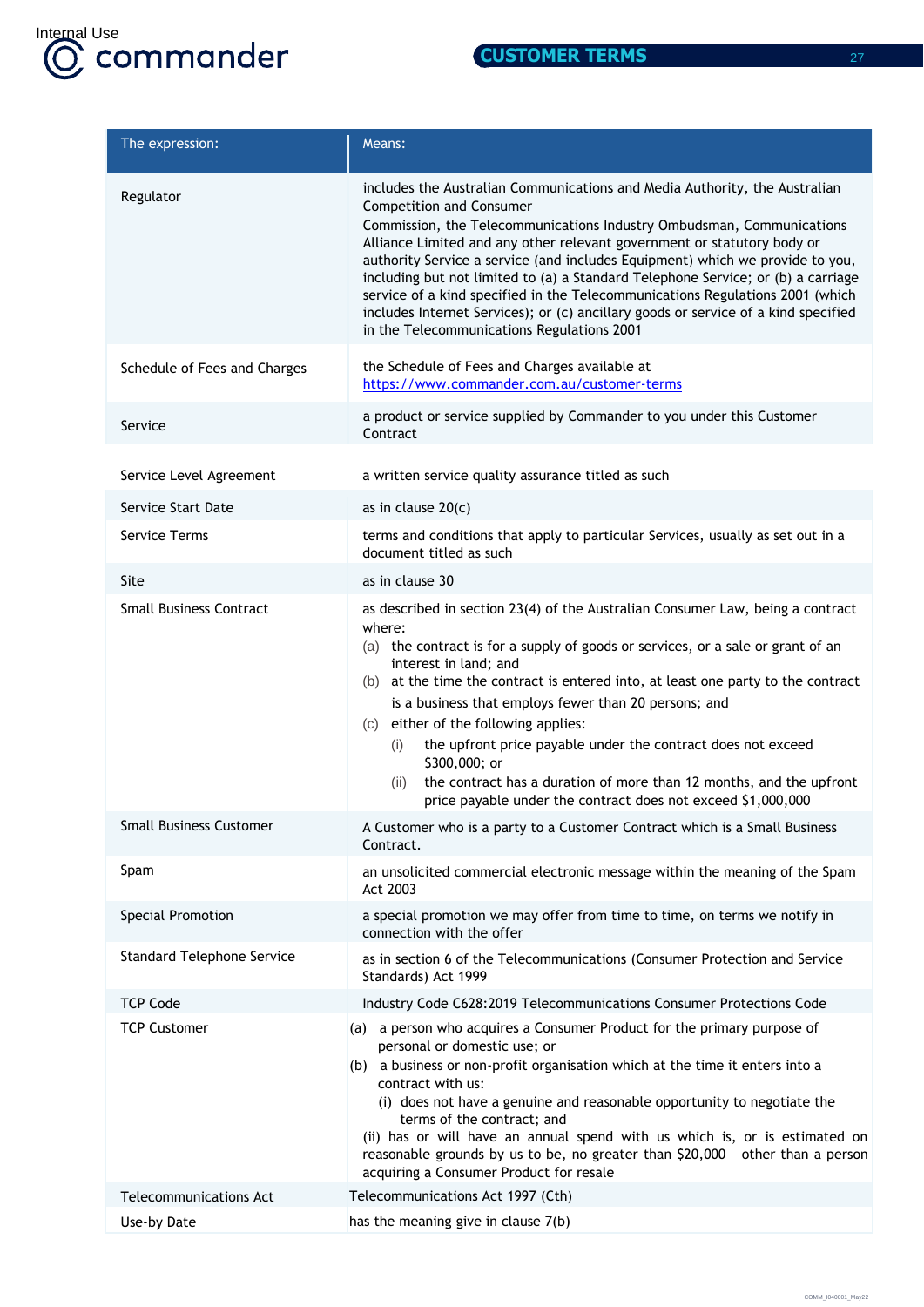

|              | <b>Part A - Introduction</b>       |     |                                                      | 1                |
|--------------|------------------------------------|-----|------------------------------------------------------|------------------|
| <b>Index</b> |                                    | 1.  | About this document                                  | 1                |
|              |                                    | 2.  | Commander                                            | 1                |
|              | <b>Part B - Customer Contracts</b> |     |                                                      | 1                |
|              |                                    | 3.  | Your Customer Contract                               | 1                |
|              |                                    | 4.  | Plans                                                | 1                |
|              |                                    | 5.  | Peak & Off-peak                                      | 1                |
|              |                                    | 6.  | Periodic entitlements                                | 1                |
|              |                                    | 7.  | <b>Prepaid Plans</b>                                 | 1                |
|              |                                    | 8.  | <b>Fair Use Policies</b>                             | $\overline{2}$   |
|              |                                    | 9.  | <b>Operational Directions</b>                        | $\overline{2}$   |
|              |                                    | 10. | <b>Partner Requirements</b>                          | $\mathbf{2}$     |
|              |                                    | 11. | <b>Fixed Terms</b>                                   | $\overline{2}$   |
|              |                                    | 12. | Month-to-month, casual or 'no contract' terms        | $\overline{2}$   |
|              |                                    | 13. | <b>Bundled Equipment</b>                             | $\overline{2}$   |
|              |                                    | 14. | Telecommunications Consumer Protections ('TCP') Code | 3                |
|              |                                    | 15. | <b>Unfair Contract Terms</b>                         | 3                |
|              |                                    | 16. | <b>Consumer Standards</b>                            | 3                |
|              |                                    | 17. | Understanding and navigating our Customer Terms      | 3                |
|              |                                    | 18. | <b>Application for Service</b>                       | 3                |
|              |                                    | 19. | Processing an application                            |                  |
|              |                                    | 20. | Relevant dates                                       |                  |
|              |                                    | 21. | <b>Providing Service</b>                             |                  |
|              |                                    | 22. | Use of Service by others                             | 4                |
|              |                                    | 23. | Using a Service                                      | 5                |
|              |                                    | 24. | Telephone numbers                                    | 5                |
|              |                                    | 25. | IP addresses, email addresses and domain names       | 5                |
|              |                                    | 26. | Dynamic IP addresses                                 | 6                |
|              |                                    | 27. | Required Equipment                                   | 6                |
|              |                                    | 28. | <b>Supplied Equipment</b>                            | 6                |
|              |                                    | 29. | Substituted Equipment                                | $\overline{7}$   |
|              |                                    | 30. | Delivery of Equipment                                | $\overline{7}$   |
|              |                                    | 31. | Installation and connection of Equipment             | $\overline{7}$   |
|              |                                    | 32. | <b>Installation Charges</b>                          | $\boldsymbol{7}$ |
|              |                                    | 33. | <b>Additional Equipment services</b>                 | 8                |
|              |                                    | 34. | Lost, stolen and damaged Equipment                   | 8                |
|              |                                    | 35. | Return of Equipment                                  | 8                |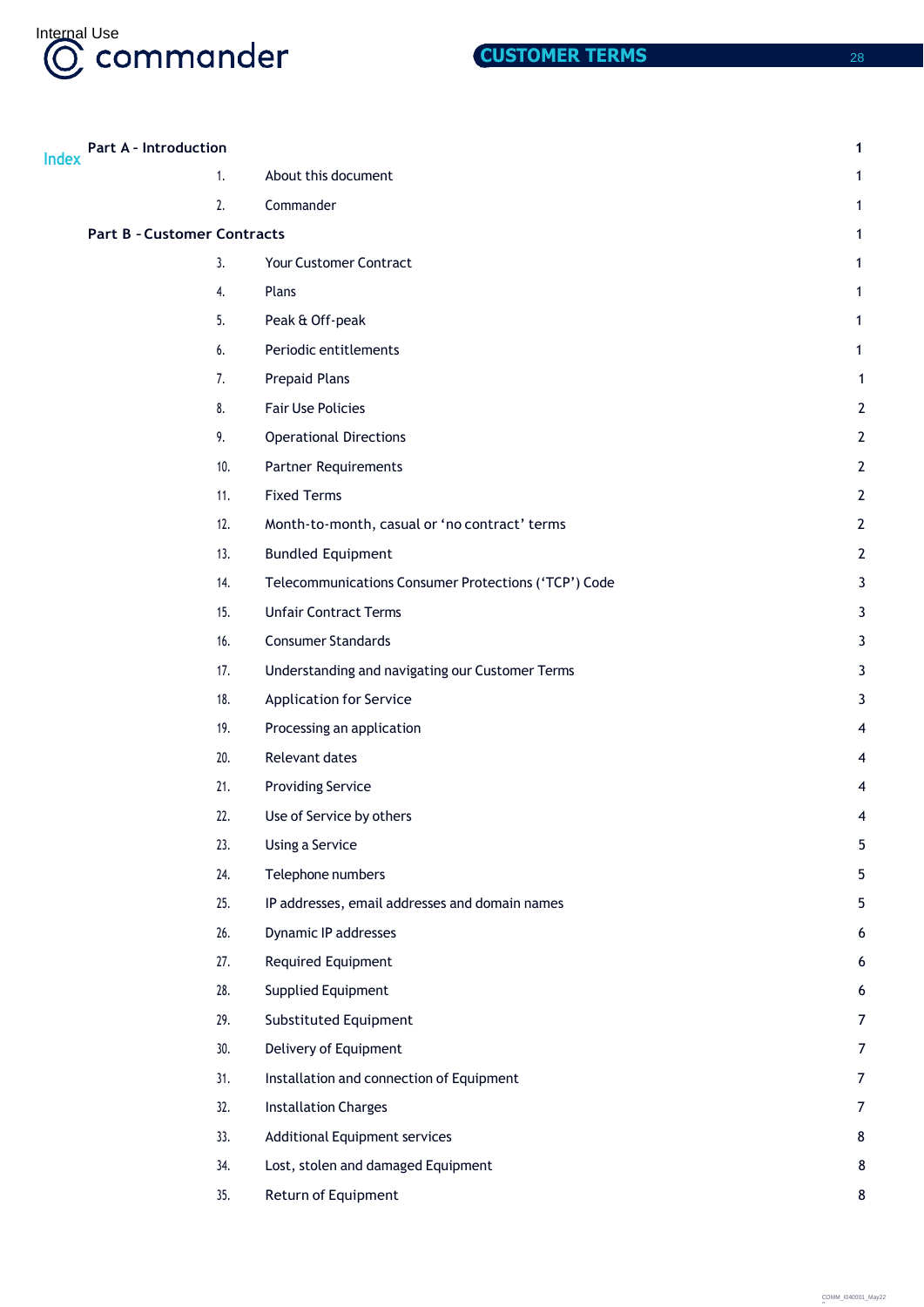

| 36. | Statutory Guarantees - consumer goods                  | 8  |
|-----|--------------------------------------------------------|----|
| 37. | <b>Statutory Guarantees - consumer services</b>        | 8  |
| 38. | Statutory Guarantees - goods under \$40,000            | 9  |
| 39. | Statutory Guarantees - services under \$40,000         | 9  |
| 40. | Personal injury or death                               | 9  |
| 41. | Service Level Agreements                               | 9  |
| 42. | Exclusion of implied terms and limitation of liability | 9  |
| 43. | Liability of our Partners                              | 10 |
| 44. | Your liability to us - General                         | 10 |
| 45. | Your liability to us - legal requests, etc             | 10 |
| 46. | Your liability to us - (alleged) illegal use, etc      | 10 |
| 47. | Maintenance and faults                                 | 11 |
| 48. | General power to vary Contract                         | 11 |
| 49. | <b>TCP Customers and Contract variations</b>           | 11 |
| 50. | When variations take effect                            | 13 |
| 51. | <b>Customer transfers</b>                              | 13 |
| 52. | Charges & payment (1): kinds of Charge                 | 13 |
| 53. | Charges & payment (2): Prices                          | 13 |
| 54. | Charges & payment (3): spot priced Services            | 13 |
| 55. | <b>Varying Charges</b>                                 | 13 |
| 56. | <b>Special Promotions</b>                              | 14 |
| 57. | <b>Bundled Plans</b>                                   | 14 |
| 58. | Privacy                                                | 14 |
| 59. | Credit management (1): Guarantees and security         | 14 |
| 60. | Credit management (2): Credit reports                  | 14 |
| 61. | Credit management (4): Services you acquire for others | 15 |
| 62. | When we can bill                                       | 15 |
| 63. | How we can send you a bill                             | 16 |
| 64. | Extra Charges for bills and information                | 16 |
| 65. | Out-of-pocket expenses                                 | 16 |
| 66. | GST                                                    | 16 |
| 67. | Late billing                                           | 17 |
| 68. | When you must pay                                      | 17 |
| 69. | How you can Pay                                        | 17 |
| 70. | Late payment                                           | 17 |
| 71. | <b>Early Termination Fees</b>                          | 18 |
| 72. | <b>Billing disputes</b>                                | 18 |
| 73. | Billing for unauthorised use of your account           | 18 |
| 74. | <b>Billing agents</b>                                  | 18 |